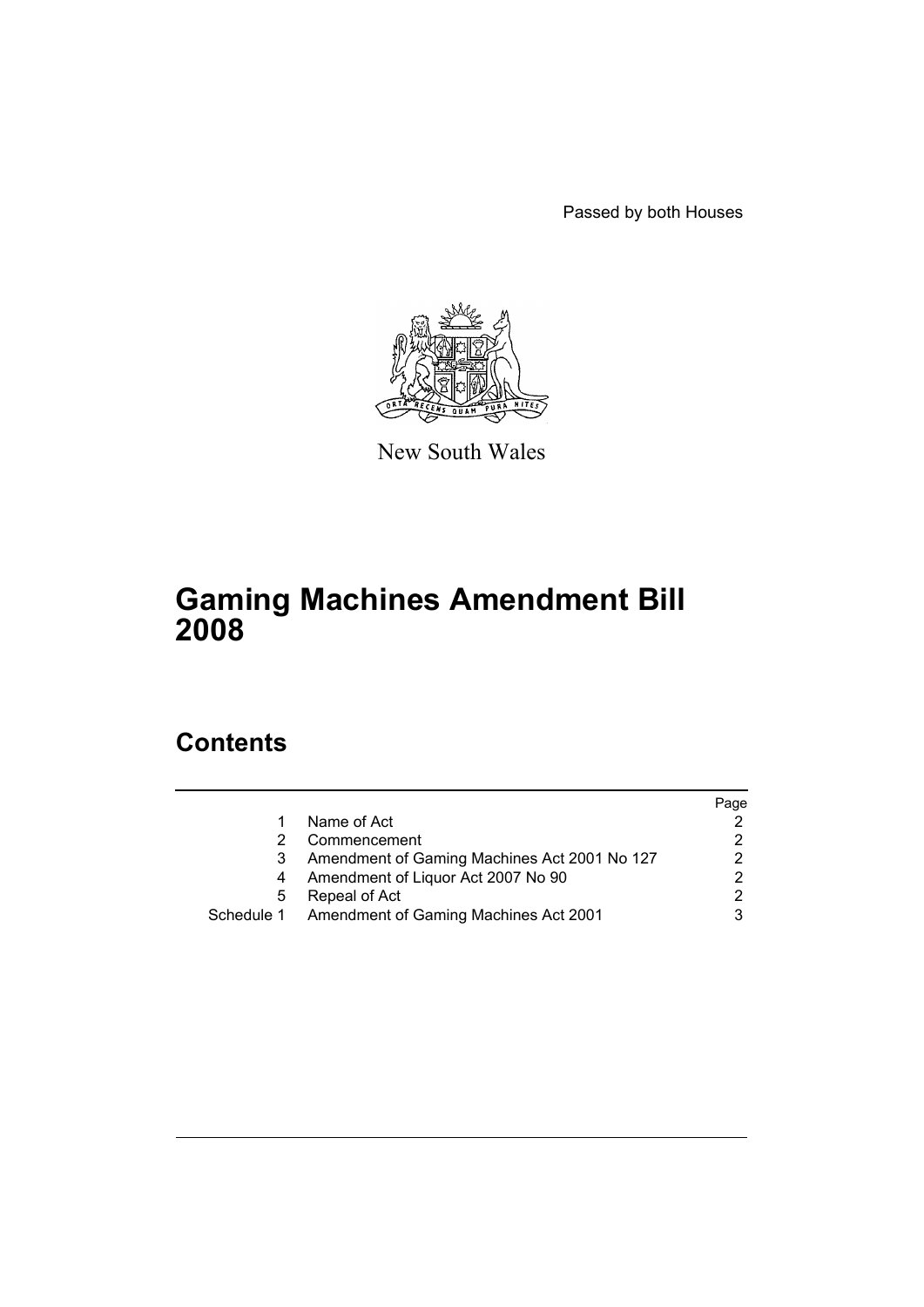*I certify that this public bill, which originated in the Legislative Assembly, has finally passed the Legislative Council and the Legislative Assembly of New South Wales.*

> *Clerk of the Legislative Assembly. Legislative Assembly, Sydney, , 2008*



New South Wales

## **Gaming Machines Amendment Bill 2008**

Act No , 2008

An Act to amend the *Gaming Machines Act 2001* to make further provision with respect to the regulation, control and management of gaming machines in hotels and registered clubs; and for other purposes.

*I have examined this bill and find it to correspond in all respects with the bill as finally passed by both Houses.*

*Assistant Speaker of the Legislative Assembly.*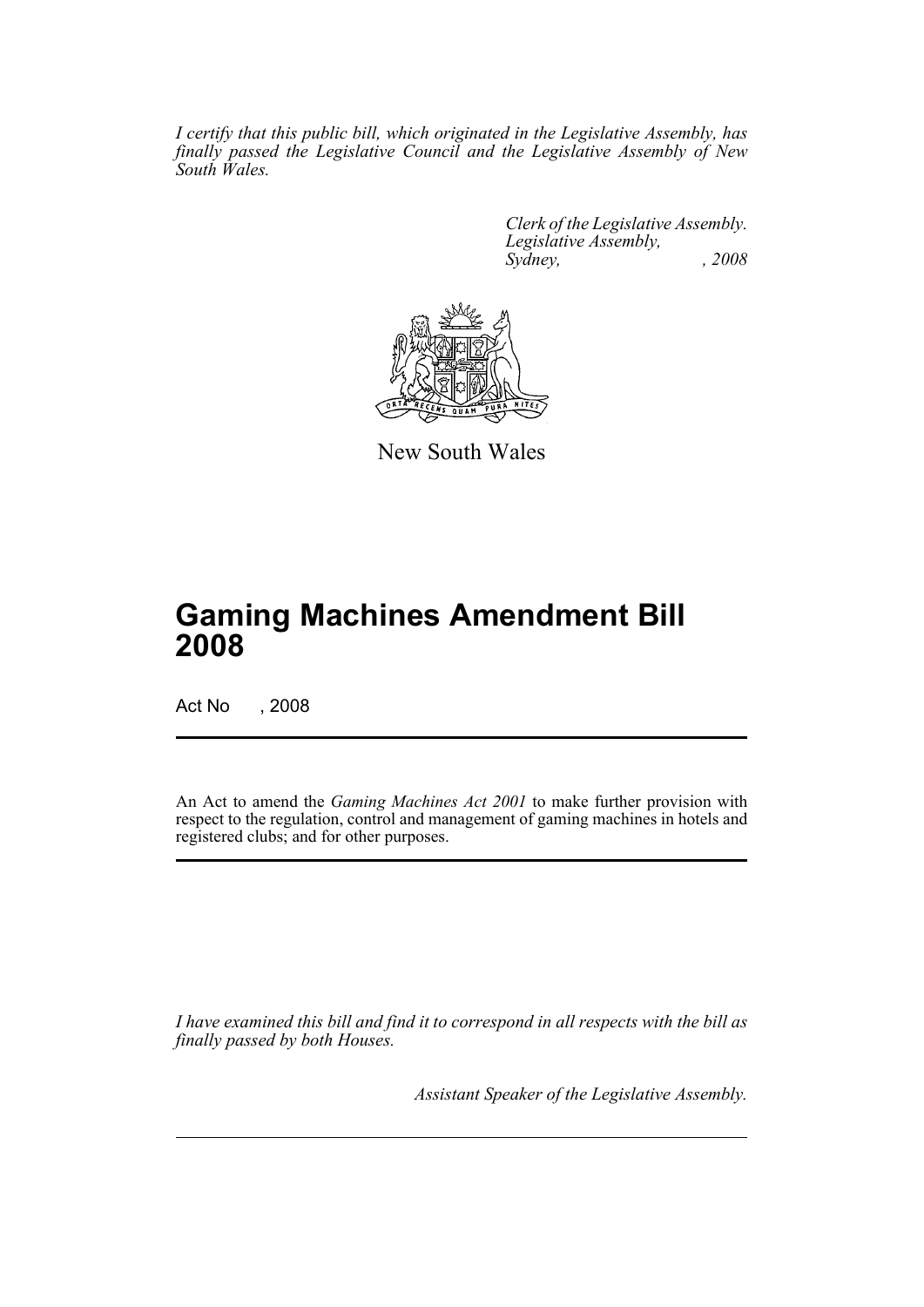### <span id="page-2-0"></span>**The Legislature of New South Wales enacts:**

### **1 Name of Act**

This Act is the *Gaming Machines Amendment Act 2008*.

### <span id="page-2-1"></span>**2 Commencement**

- (1) This Act commences on a day or days to be appointed by proclamation, except as provided by subsection  $(2)$ .
- (2) Schedule 1 [18], and Schedule 1 [116] to the extent that it inserts clause 44 into Schedule 1 to the *Gaming Machines Act 2001*, commence (or are taken to have commenced) on 1 December 2008.

### <span id="page-2-2"></span>**3 Amendment of Gaming Machines Act 2001 No 127**

The *Gaming Machines Act 2001* is amended as set out in Schedule 1.

### <span id="page-2-3"></span>**4 Amendment of Liquor Act 2007 No 90**

The *Liquor Act 2007* is amended by inserting after section 153 (1) (h) the following paragraph:

> (i) a decision under section 44A (Location of gaming machines in venues) of the *Gaming Machines Act 2001*.

### <span id="page-2-4"></span>**5 Repeal of Act**

- (1) This Act is repealed on the day following the day on which all of the provisions of this Act have commenced.
- (2) The repeal of this Act does not, because of the operation of section 30 of the *Interpretation Act 1987*, affect any amendment made by this Act.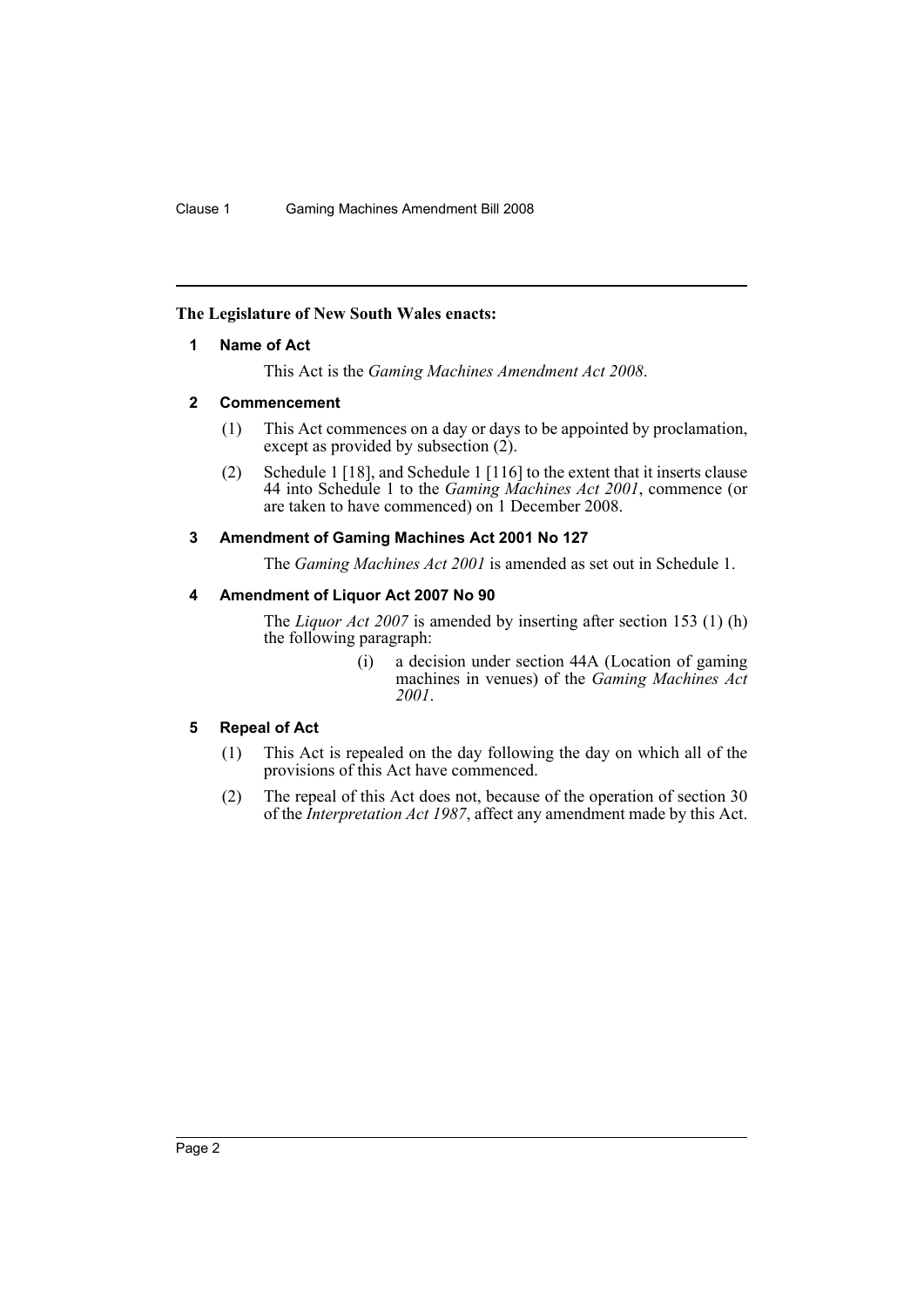Amendment of Gaming Machines Act 2001 Schedule 1

## <span id="page-3-0"></span>**Schedule 1 Amendment of Gaming Machines Act 2001**

(Section 3)

### **[1] Section 3 Objects of Act**

Omit section 3 (1). Insert instead:

- (1) The objects of this Act are as follows:
	- (a) to minimise harm associated with the misuse and abuse of gambling activities,
	- (b) to foster responsible conduct in relation to gambling,
	- (c) to facilitate the balanced development, in the public interest, of the gaming industry,
	- (d) to ensure the integrity of the gaming industry,
	- (e) to provide for an on-going reduction in the number of gaming machines in the State by means of the tradeable poker machine entitlement scheme.

### **[2] Section 4 Definitions**

Omit the definition of *AAD threshold* from section 4 (1).

#### **[3] Section 4 (1), definition of "adviser's licence"**

Omit the definition.

### **[4] Section 4 (1)**

Insert in alphabetical order:

*Community Development Fund* means the fund established under section 204A.

### **[5] Section 4 (1), definition of "gaming-related licence"**

Omit paragraph (d) from the definition.

**[6] Section 4 (1), definition of "large-scale club"** Omit the definition.

### **[7] Section 4 (1), definition of "new hotel"**

Omit paragraph (a) from the definition.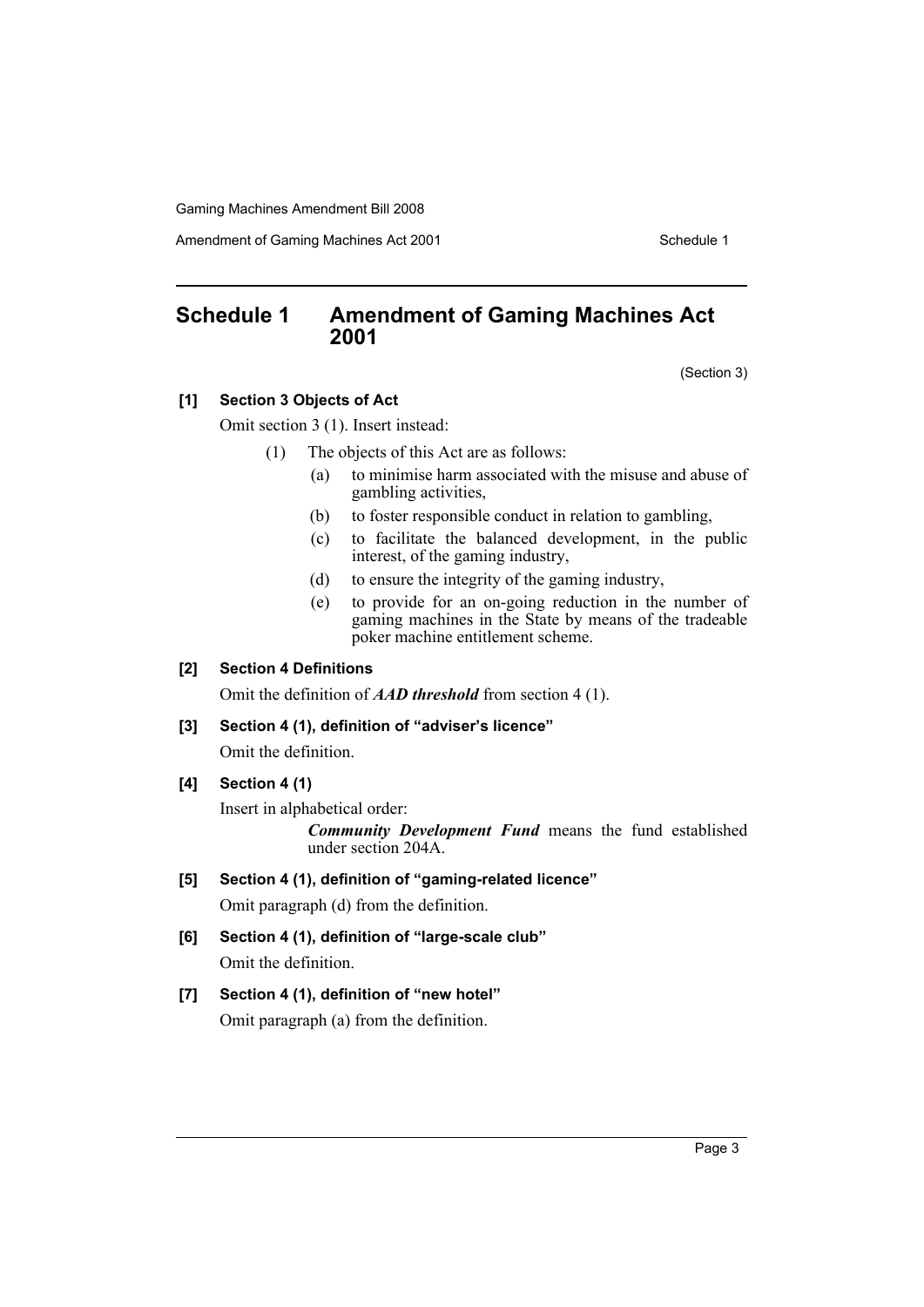Schedule 1 Amendment of Gaming Machines Act 2001

### **[8] Section 4 (1)**

Insert in alphabetical order:

*retail shopping centre* means a cluster of premises promoted as, or generally regarded as constituting, a shopping centre, shopping mall or shopping arcade, but does not include anything excluded from this definition by the regulations.

### **[9] Section 4 (1), definition of "SIA threshold"**

Omit the definition. Insert instead in alphabetical order: *gaming machine threshold*—see section 32.

### **[10] Section 4 (1), definition of "subsidiary equipment"**

Omit the definition. Insert instead:

### *subsidiary equipment* means:

- (a) centralised cash control equipment, or
- (b) any equipment, device or system (or any component of a system) that affects:
	- (i) the playing or result of any game playable on a poker machine or approved amusement device, or
	- (ii) the meters of a poker machine or approved amusement device,

and includes any other equipment, device or system prescribed by the regulations for the purposes of this definition.

### **[11] Section 4 (1)**

Insert in alphabetical order:

*technician* means the holder of a technician's licence.

### **[12] Section 8 Gaming machines not used for purposes of gambling**

Omit section 8 (2) (c). Insert instead:

(c) the Authority has been notified in writing, at least 7 working days in advance, of the kind of use intended and the Authority has not, within that period, refused to allow the use, and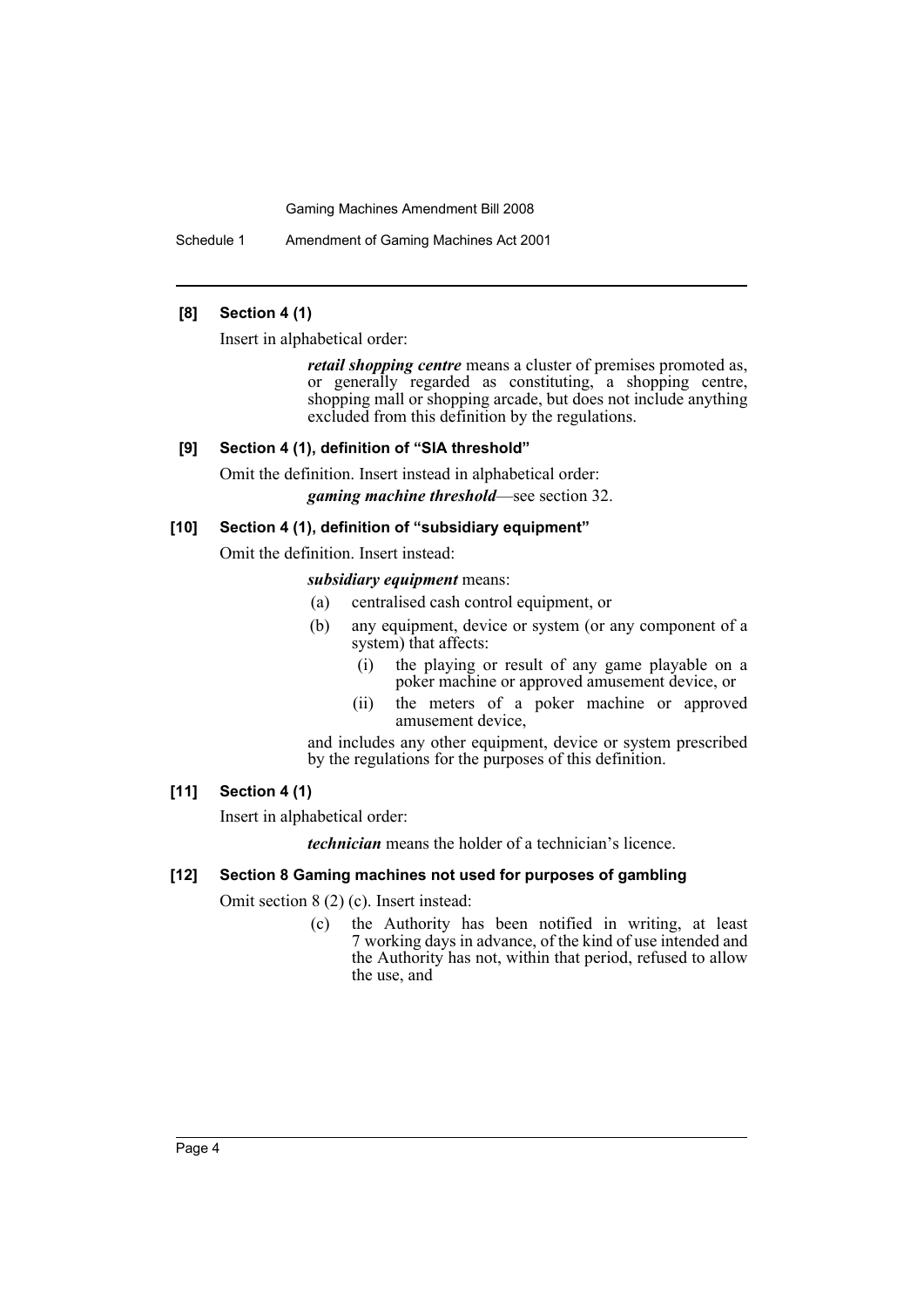Amendment of Gaming Machines Act 2001 Schedule 1

### **[13] Section 8 (4)**

Insert after section 8 (3):

- Nothing in this Act prohibits the keeping or operation of a poker machine or a device in the nature of an approved amusement device if:
	- (a) the poker machine or device is being displayed or promoted at a gaming industry trade show or exhibition, and
	- (b) the poker machine or device is not used for the purposes of gambling or the distributing of prizes, and
	- (c) in the case where the poker machine or device has not been approved in the State—a notice is attached to the poker machine or device indicating that it is not an approved gaming machine.

### **[14] Section 10**

Omit the section. Insert instead:

### **10 Overall State cap on poker machine entitlements**

- (1) The maximum number of poker machine entitlements is set at 99,000 or such lower number as may be prescribed by the regulations (*the overall State cap*).
- (2) The Authority is to review the overall State cap at least once every 5 years following the commencement of this section (as substituted by the *Gaming Machines Amendment Act 2008*).

### **[15] Section 12 Limit on number of gaming machines in clubs**

Omit the section.

### **[16] Section 14**

Omit the section. Insert instead:

### **14 General provisions relating to allocation of poker machine entitlements**

- (1) The allocation of poker machine entitlements under this Part is subject to the overall State cap. Accordingly, the Authority cannot allocate a poker machine entitlement if the allocation would result in the overall State cap being breached.
- (2) The number of poker machine entitlements allocated in respect of a hotel licence or the premises of a registered club cannot exceed the gaming machine threshold for the hotel or the club premises.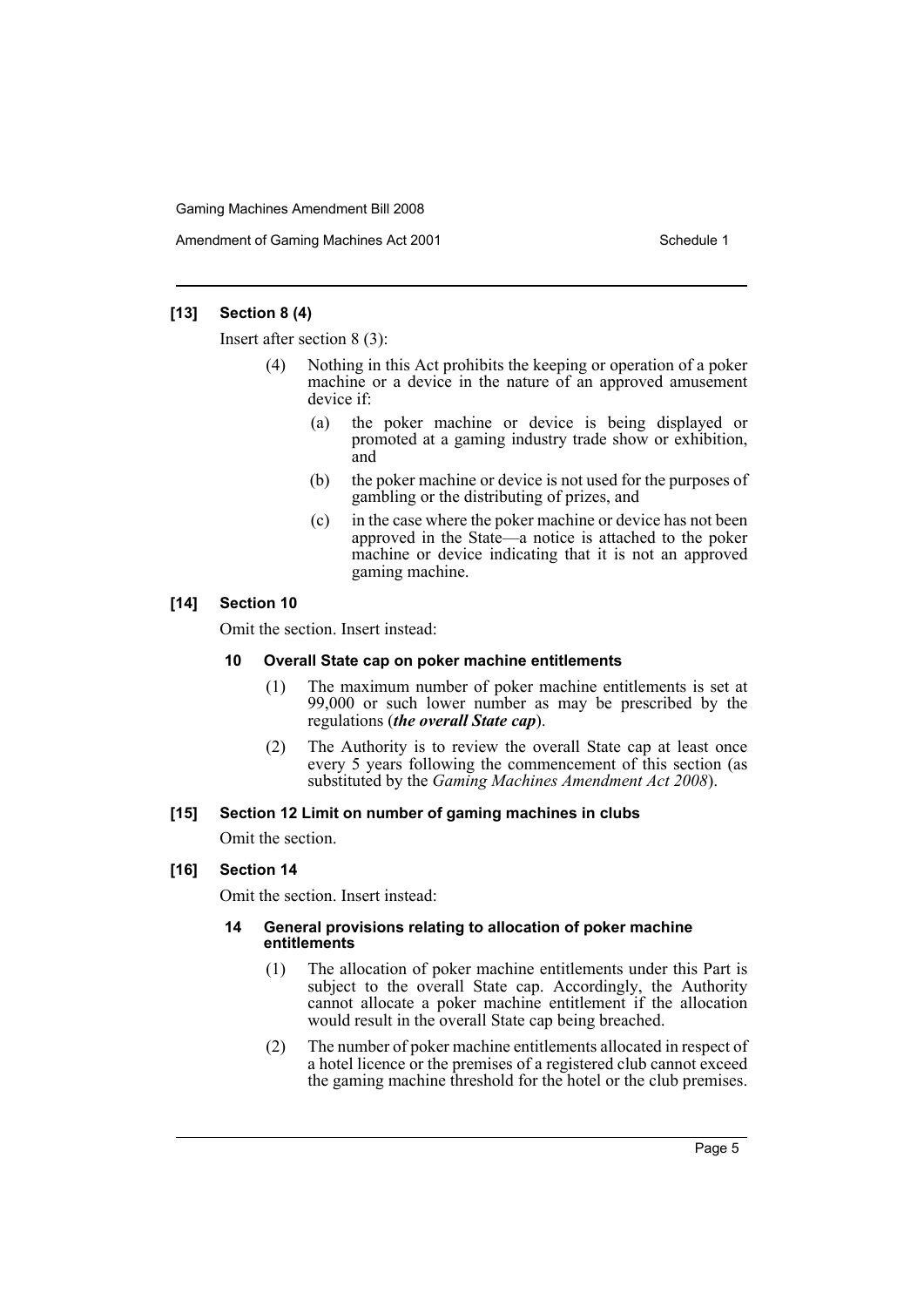Schedule 1 Amendment of Gaming Machines Act 2001

- (3) In calculating (for the purposes of subsection (2)) the number of poker machine entitlements allocated in respect of the premises of a registered club, any poker machine entitlement retained by the club in respect of those premises in accordance with section 15B (as in force before its repeal by the *Gaming Machines Amendment Act 2008*) is to be disregarded.
- (4) Nothing in this Part affects the requirement under Part 5 for authorisation to keep approved gaming machines in a hotel or on the premises of a registered club.

#### **[17] Section 15A Large-scale clubs required to reduce their allocated number of poker machine entitlements**

Omit the section.

#### **[18] Section 15B Transitional scheme relating to reduction of certain poker machine entitlements allocated to large-scale clubs**

Omit the section.

#### **[19] Section 16 Further allocation of poker machine entitlements and certificate of entitlements**

Omit ", along with the corresponding number of approved poker machines authorised under Part 5 to be kept in the hotel or on those premises in accordance with those poker machine entitlements," from section 16 (2).

### **[20] Sections 16 (3) and 20 (5) (b)**

Omit "SIA" wherever occurring. Insert instead "gaming machine".

#### **[21] Section 17 Allocation of free poker machine entitlements in respect of certain clubs**

Omit the section.

### **[22] Section 18 General restrictions on initial allocation of poker machine entitlements**

Insert before section 18 (1):

(1A) This section applies only in relation to the initial allocation of poker machine entitlements under section 15.

### **[23] Section 18 (3)**

Omit the subsection and the note to that subsection.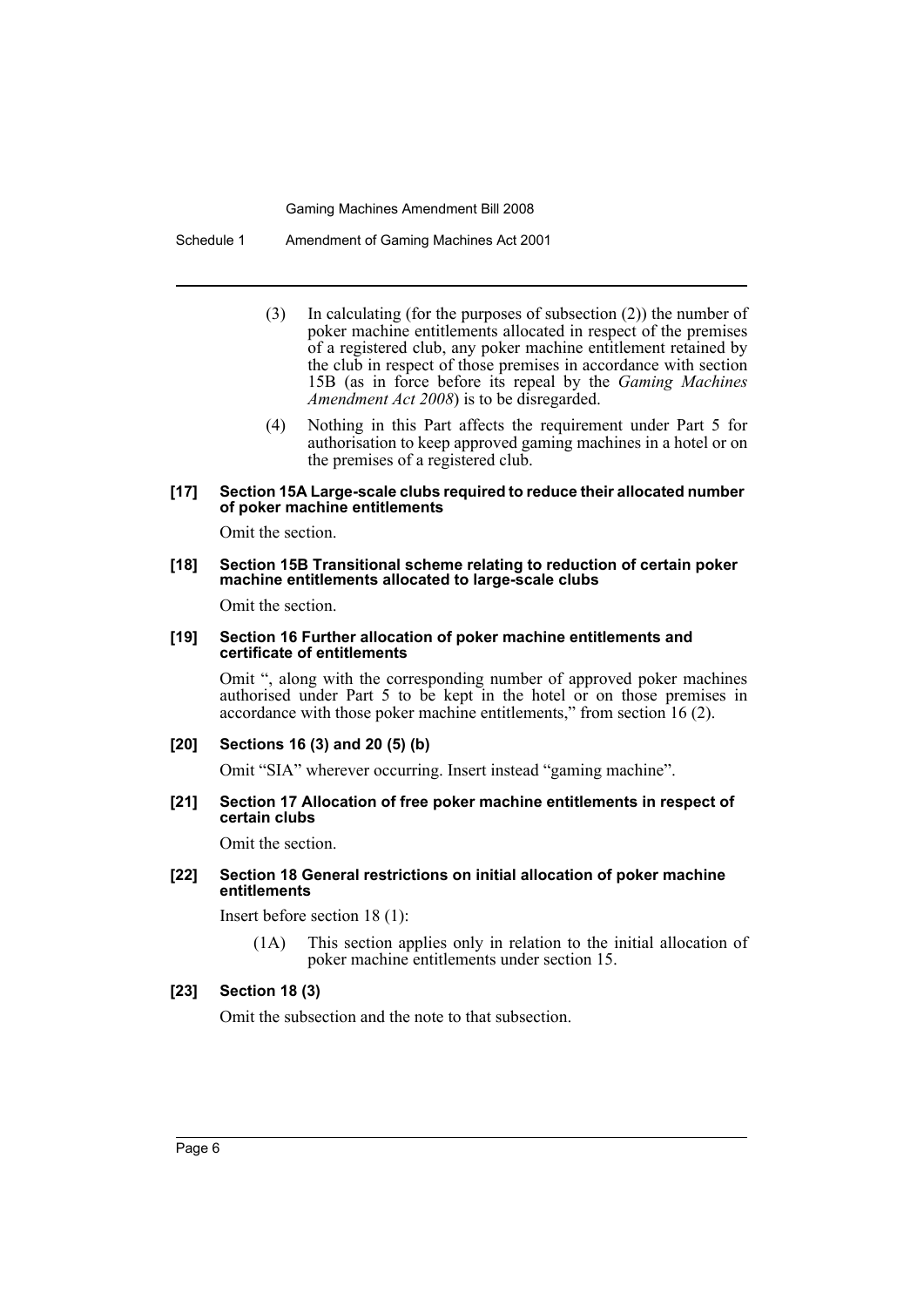Amendment of Gaming Machines Act 2001 Schedule 1

### **[24] Section 19 Transfer of poker machine entitlements**

Omit section 19 (5) and (6). Insert instead:

- For the purposes of subsection  $(3)$  (c), a person is taken to have a financial interest in a hotel licence if the person is entitled to receive any income derived from the business carried on under the authority of the licence or any other financial benefit or financial advantage from the carrying on of the business (whether the entitlement arises at law or in equity or otherwise).
- (6) However, a person is not, for the purposes of subsection (3) (c), to be considered as having a financial interest in a hotel licence by reason only of being the owner of the hotel.

### **[25] Section 19 (7)**

Omit the subsection.

### **[26] Section 20 General requirements relating to transfer of poker machine entitlements**

Omit section 20 (7). Insert instead:

- (7) If the Authority approves the transfer of poker machine entitlements, the Authority is to decrease, by the number of entitlements transferred, the gaming machine threshold for the hotel or the premises of the registered club from which the entitlements are transferred.
- (8) To avoid doubt, the amount by which the gaming machine threshold for the hotel or club premises concerned is to be decreased is to include the number of entitlements that are required to be forfeited under this section because of the transfer.

#### **[27] Section 21 Other provisions relating to transfer of poker machine entitlements**

Omit section 21 (2). Insert instead:

- (2) If, in the case of a registered club that has more than one set of premises, poker machine entitlements allocated in respect of one of those sets of premises (*the transferring premises*) are transferred to another set of the club's premises:
	- (a) the forfeiture to the Authority of one entitlement per transfer block is not required if the transferring premises and the other set of premises are situated in the same local government area, and
	- (b) if the transferring premises and the other set of premises are situated in different local government areas—the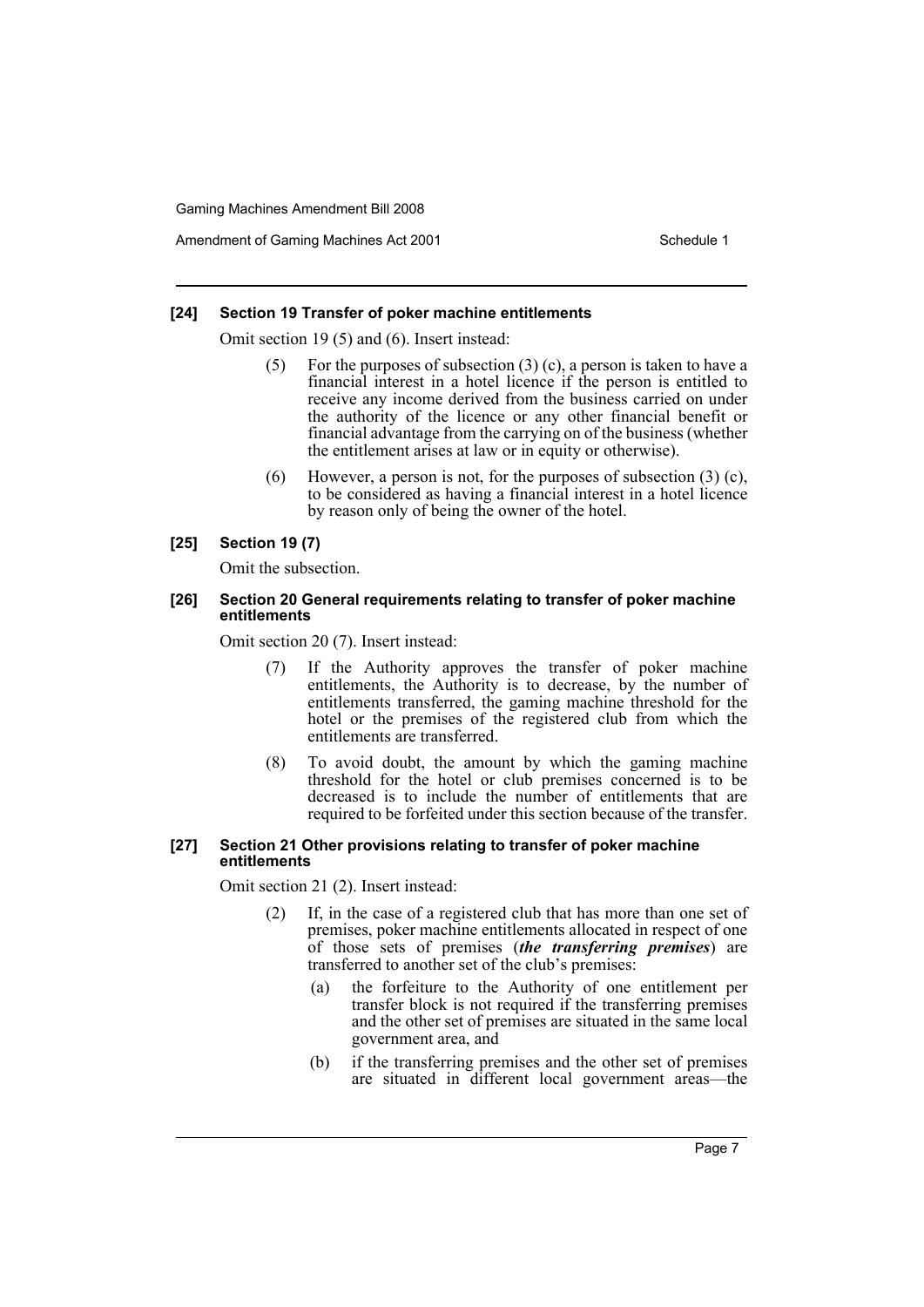Schedule 1 Amendment of Gaming Machines Act 2001

forfeiture to the Authority of one entitlement for every 2 transfer blocks is required.

#### **[28] Section 21 (3)**

Omit the subsection.

### **[29] Section 21A Special provisions relating to transfer by large-scale clubs of poker machine entitlements**

Omit the section.

### **[30] Section 22 Exchange of AADs for poker machine entitlements**

Insert "or a registered club whose premises are not in a metropolitan area" after "whose hotel is a country hotel" in section  $22(1)$  (b).

### **[31] Section 22 (1A) (b)**

Omit "AAD threshold for the hotel".

Insert instead "gaming machine threshold for the hotel or club premises concerned".

### **[32] Section 22 (2)**

Omit the subsection. Insert instead:

- (2) On the third anniversary of the commencement of this subsection (as inserted by the *Gaming Machines Amendment Act 2008*):
	- (a) any authorisation under Part 5 to keep an approved amusement device is automatically cancelled, and
	- (b) the gaming machine threshold for the hotel or club premises concerned is to be decreased by the relevant number of approved amusement devices.

#### **[33] Section 23 Transfer of poker machine entitlements when hotel licence surrendered or cancelled**

Insert after section 23 (2):

- (2A) However, any such remaining entitlement may be retained for a further period of up to 12 months if a levy is paid to the Authority to retain the entitlement for that period. The levy is \$500 for each of the remaining entitlements intended to be retained.
- (2B) If the remaining poker machine entitlements have not been transferred by the end of the further 12-month period under subsection (2A), the entitlements are forfeited to the Authority.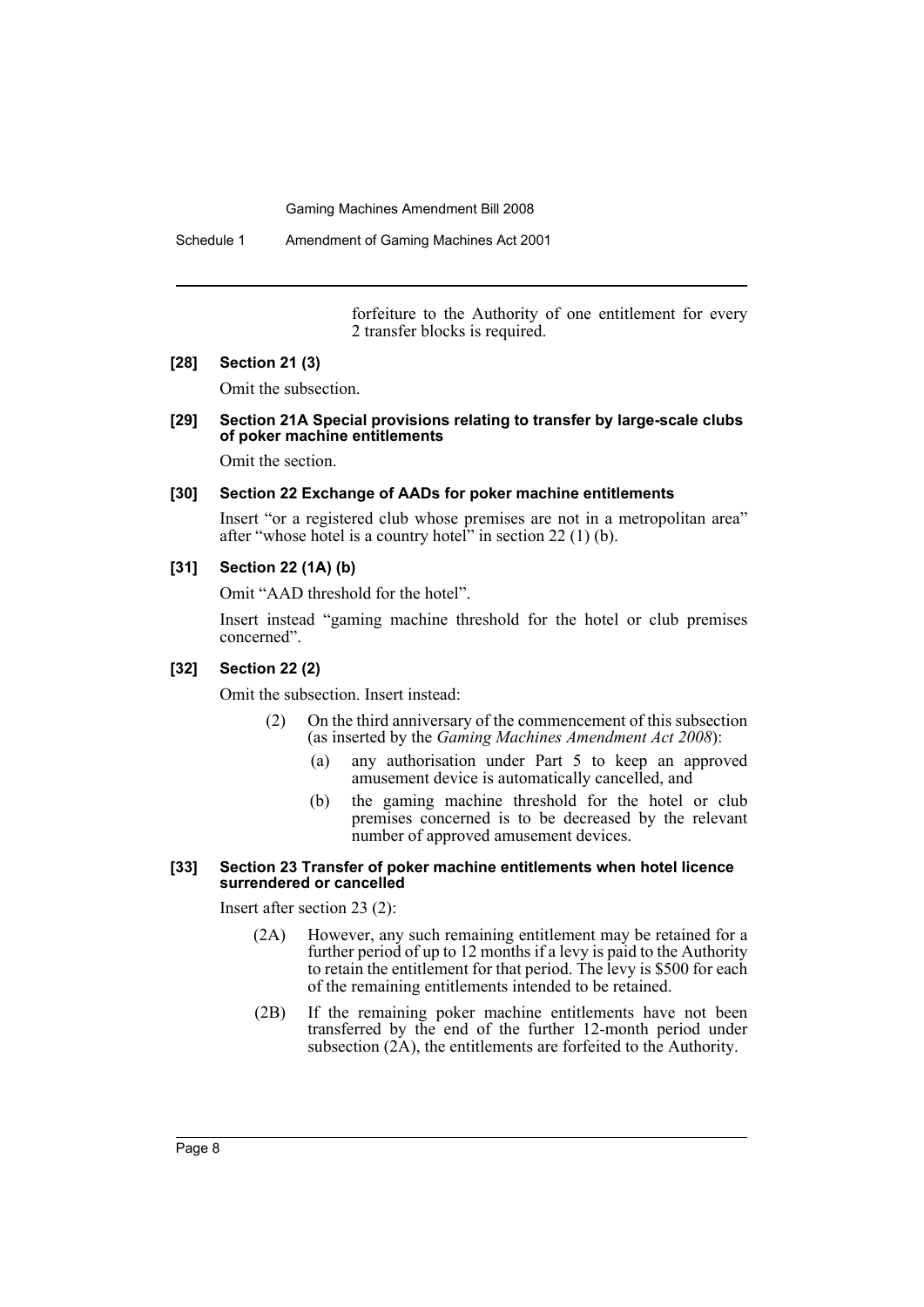(2C) Any levy paid under subsection (2A) is to be paid into the Community Development Fund.

#### **[34] Section 24 Transfer of poker machine entitlements when licence of registered club surrendered or cancelled**

Insert after section 24 (2):

- (2A) However, any such remaining entitlement may be retained for a further period of up to 12 months if a levy is paid to the Authority to retain the entitlement for that period. The levy is \$500 for each of the remaining entitlements intended to be retained.
- (2B) The Authority may allow a poker machine entitlement to be retained for the further period without requiring the payment of the levy under subsection (2A) if the Authority is satisfied that the delay in transferring the remaining entitlements is due to circumstances beyond the control of the proposed transferor of the entitlements.
- (2C) If the remaining poker machine entitlements have not been transferred by the end of the further 12-month period under subsection  $(2\text{\AA})$ , the entitlements are forfeited to the Authority.
- (2D) Any levy paid under subsection (2A) is to be paid into the Community Development Fund.

#### **[35] Section 25 Transfer of poker machine entitlements if hotel licence is removed to other premises**

Omit "within 1 kilometre of" from section 25 (2).

Insert instead "in the same local government area as".

### **[36] Section 25 (3)**

Omit the subsection.

### **[37] Section 25A**

Omit the section. Insert instead:

#### **25A Transfer of poker machine entitlements if club licence is removed to other premises**

(1) If a club licence under the *Liquor Act 2007* is removed under that Act to other premises, any poker machine entitlements allocated in respect of the premises from which the licence is removed may only be transferred to the other premises if they are transferred in accordance with this Division.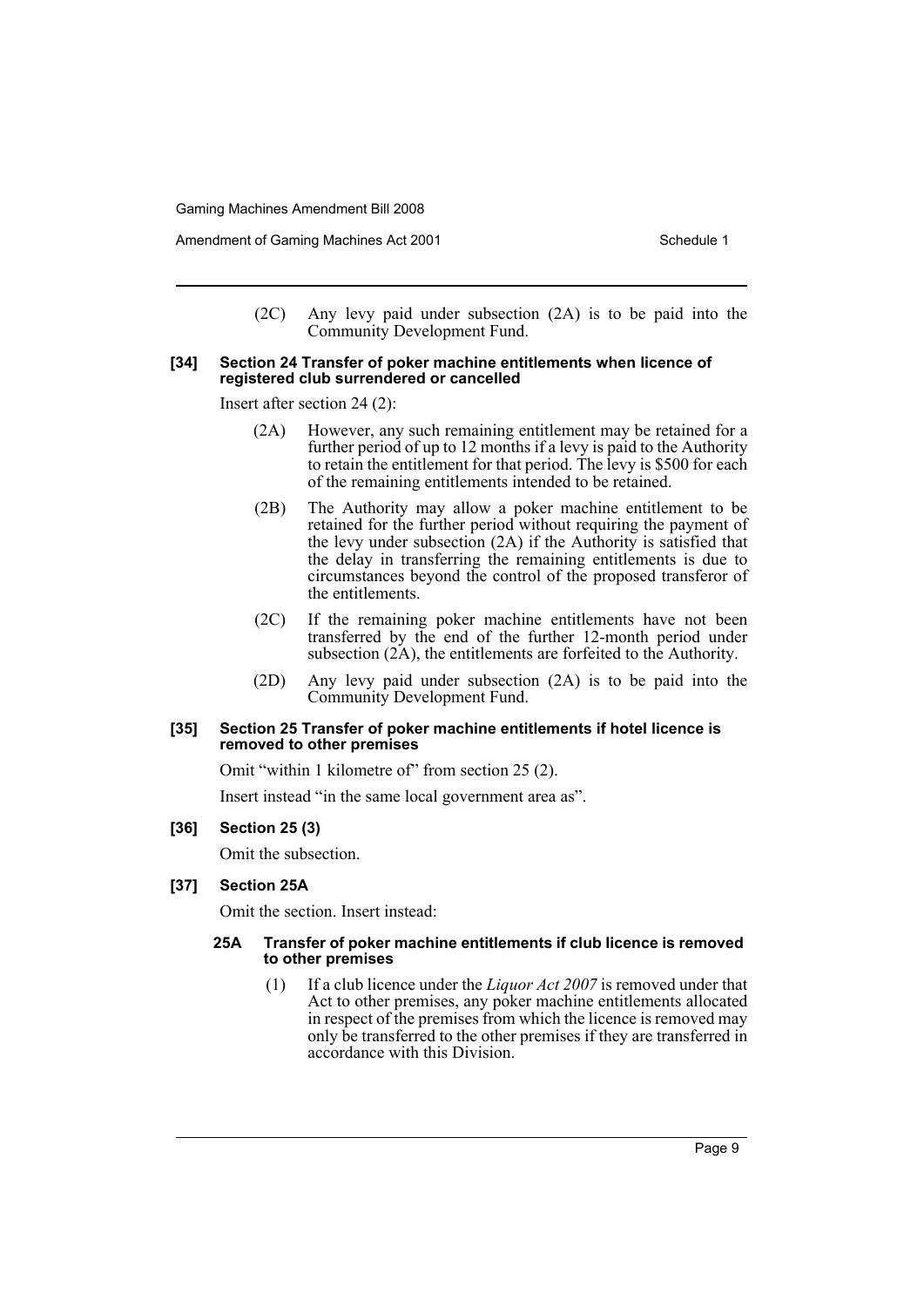Schedule 1 Amendment of Gaming Machines Act 2001

(2) If the other premises to which the club licence is removed are situated in the same local government area as the previous premises, the forfeiture to the Authority of one entitlement per transfer block is not required.

#### **[38] Section 26 Application for additional gaming machines on special grounds**

Omit "(or such longer period as may be prescribed by the regulations)" from section  $26(2)(c)$ .

### **[39] Section 30 Requirement to forfeit hardship gaming machines in certain circumstances**

Omit section 30 (2) and (2A). Insert instead:

(2) Subsection (1) does not apply to or in respect of a hotelier or registered club after the period of 3 years following the date (as determined by the Authority) on which hardship gaming machines were approved to be kept in the hotel or on the club's premises.

### **[40] Section 30 (3)**

Omit "situated more than 1 kilometre from".

Insert instead "not situated in the same local government area as".

#### **[41] Section 31 Allocation of poker machine entitlements for hardship gaming machines**

Insert after section 31 (4):

(5) If:

- (a) the Authority is satisfied that the conditions applying to an approval to keep a hardship gaming machine have been complied with, and
- (b) the approval is not required to be forfeited in accordance with those conditions or any other provision of this Act,

the Authority may notify the hotelier or registered club concerned in writing that the hotelier or club is eligible to make an application under this section for the allocation of a poker machine entitlement in relation to the hardship gaming machine.

(6) If any such notice is given in relation to a hardship gaming machine kept by a hotelier or registered club, the approval to keep the hardship gaming machine is automatically forfeited to the Authority: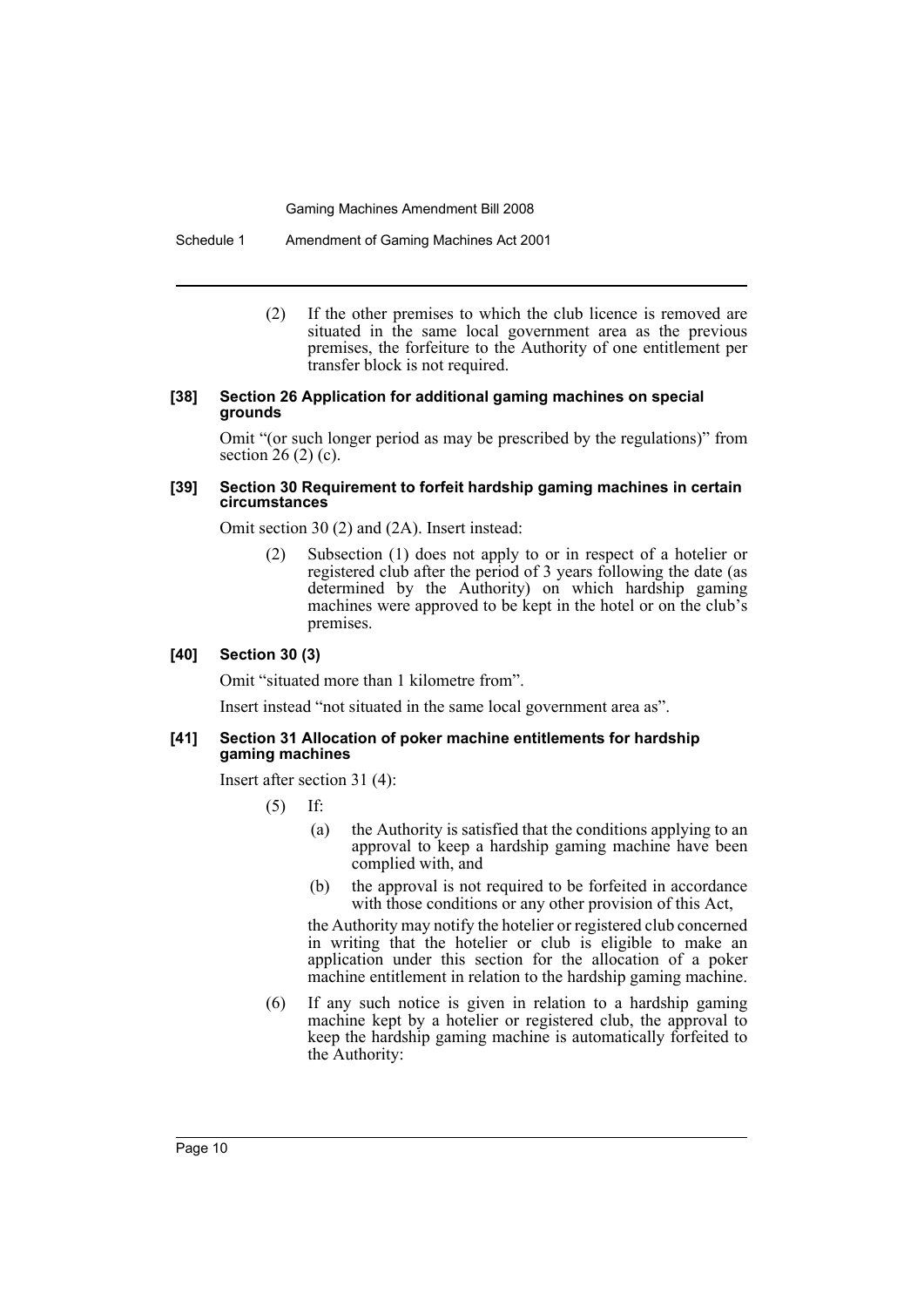Amendment of Gaming Machines Act 2001 Schedule 1

- (a) at the end of the period of 12 months following the date on which the notice was given to the hotelier or registered club concerned, or
- (b) on the date on which a poker machine entitlement is allocated in relation to the hardship gaming machine, whichever occurs first.

### **[42] Section 31A Forfeiture of other entitlements in certain circumstances**

Omit section 31A (4). Insert instead:

(4) In this section:

*gaming machine entitlement* means:

- (a) in the case of a hotel licence:
	- (i) any hardship gaming machine in respect of which a poker machine entitlement has not been allocated, and
	- (ii) any poker machine entitlement allocated under section 22 that is not transferable in accordance with that section, and
	- (iii) any authorisation to keep an approved amusement device, or
- (b) in the case of the premises of a registered club:
	- (i) any hardship gaming machine in respect of which a poker machine entitlement has not been allocated, and
	- (ii) any free club entitlement allocated under section 17 (as in force before its repeal by the *Gaming Machines Amendment Act 2008*), and
	- (iii) any authorisation to keep an approved amusement device,

but does not include a poker machine entitlement or a Liquor Act poker machine permit.

#### **[43] Section 31B Transfer of Liquor Act poker machine permits when hotel licence surrendered or cancelled**

Insert after section 31B (3):

(4) However, any such remaining permit may be retained for a further period of up to 12 months if a levy is paid to the Authority to retain the permit for that period. The levy is \$500 for each of the remaining permits intended to be retained.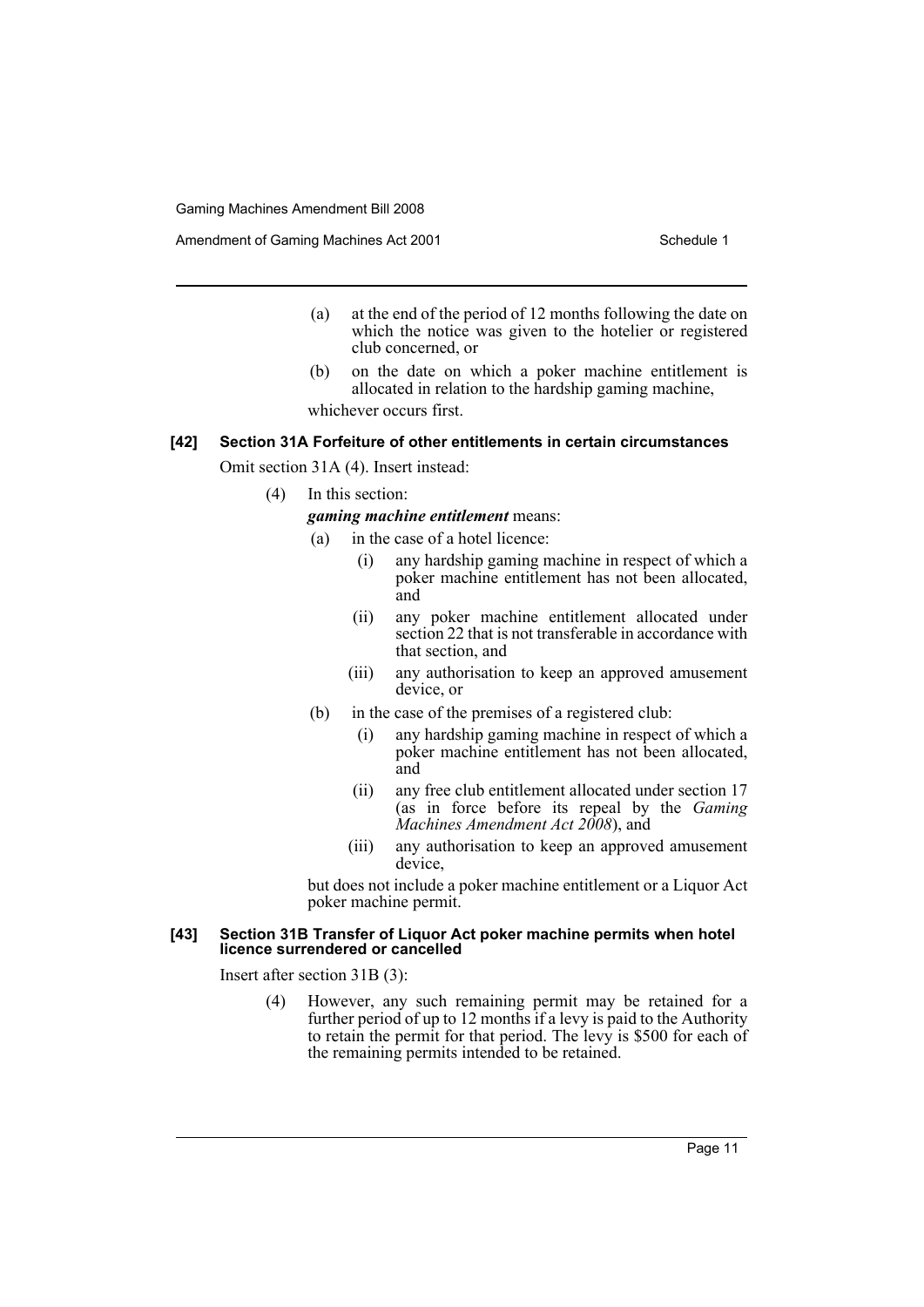Schedule 1 Amendment of Gaming Machines Act 2001

- (5) The Authority may allow a Liquor Act poker machine permit to be retained for the further period without requiring the payment of the levy under subsection (4) if the Authority is satisfied that the delay in transferring the remaining permits is due to circumstances beyond the control of the proposed transferor of the permits.
- (6) If the remaining Liquor Act poker machine permits have not been transferred by the end of the further 12-month period under subsection  $(4)$ , the permits are forfeited to the Authority.
- (7) Any levy paid under subsection (4) is to be paid into the Community Development Fund.

### **[44] Part 4, Division 1**

Omit the Division. Insert instead:

### **Division 1 Gaming machine threshold scheme**

### **32 Gaming machine thresholds for venues**

- (1) The Authority may, for each hotel and each set of premises of a registered club, set the maximum number of approved gaming machines that may be authorised under Part 5 to be kept in the hotel or on those premises.
- (2) Any such maximum number is the *gaming machine threshold* for the hotel or club premises concerned.
- (3) The gaming machine threshold for a hotel is subject to section 11.
- (4) In the case of a new hotel or the premises of a new club, or any hotel or club premises in respect of which poker machine entitlements have not been allocated as at the commencement of this section (as inserted by the *Gaming Machines Amendment Act 2008*), the gaming machine threshold for the hotel or club premises may be set at zero.
- (5) The gaming machine threshold for a hotel or the premises of a registered club may be increased or otherwise varied by the Authority in accordance with this Act.

### **33 Classification of local government areas**

- (1) For the purposes of this Division, each local government area of the State is to be classified by the Authority as:
	- (a) a Band 1 LGA, or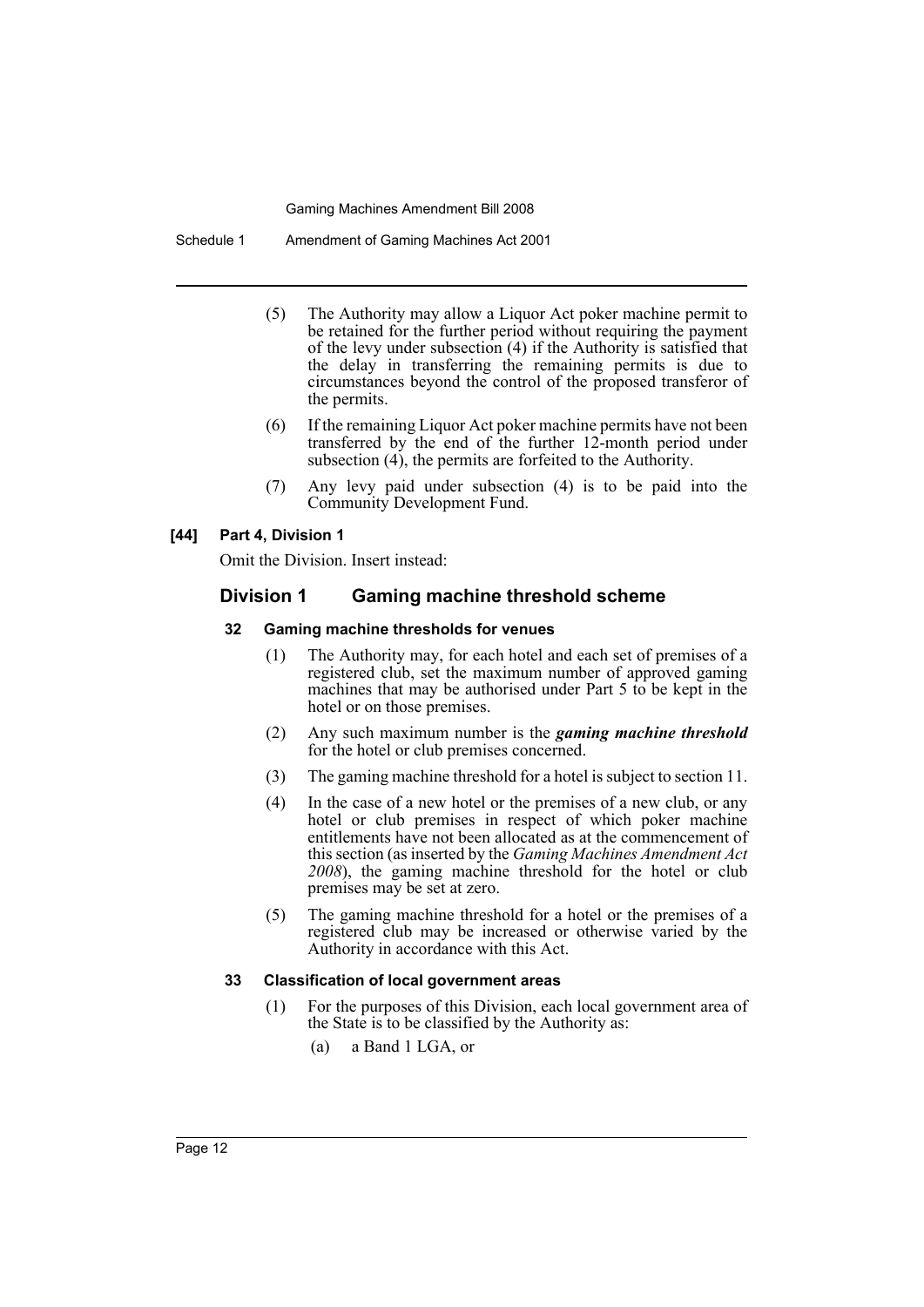Amendment of Gaming Machines Act 2001 Schedule 1

- (b) a Band 2 LGA, or
- (c) a Band 3 LGA.
- (2) The Authority is to specify the classification of local government areas on a publicly available website.
- (3) The classification of any local government area under this section may be varied from time to time by the Authority.

#### **34 Application to increase gaming machine threshold**

- (1) A hotelier or registered club may apply to the Authority to increase the gaming machine threshold for the hotel or the premises of the club (*a threshold increase application*).
- (2) The hotel or club premises to which a threshold increase application relates is referred to in this Division as the *relevant venue*.
- (3) A threshold increase application must comply with the requirements of this Division and the regulations.
- (4) The Authority may approve a threshold increase application only if the Authority is satisfied that the requirements of this Division and the regulations have been complied with in relation to the application.
- (5) If the application is approved, the Authority may increase the gaming machine threshold for the relevant venue in accordance with the Authority's approval.
- (6) Nothing in this Division requires the Authority, if it approves a threshold increase application, to increase the relevant venue's gaming machine threshold by the number to which the application relates.
- (7) Without limiting subsection (1), a threshold increase application may be made by a person in relation to premises that are the subject of an application for a licence under the *Liquor Act 2007* that has not yet been granted.

### **35 Requirements relating to threshold increase applications**

(1) Except as provided by this section, a threshold increase application must be accompanied by a local impact assessment (*LIA*). A LIA, if required, is to be a *class 1 LIA* or a *class 2 LIA* as determined by this section.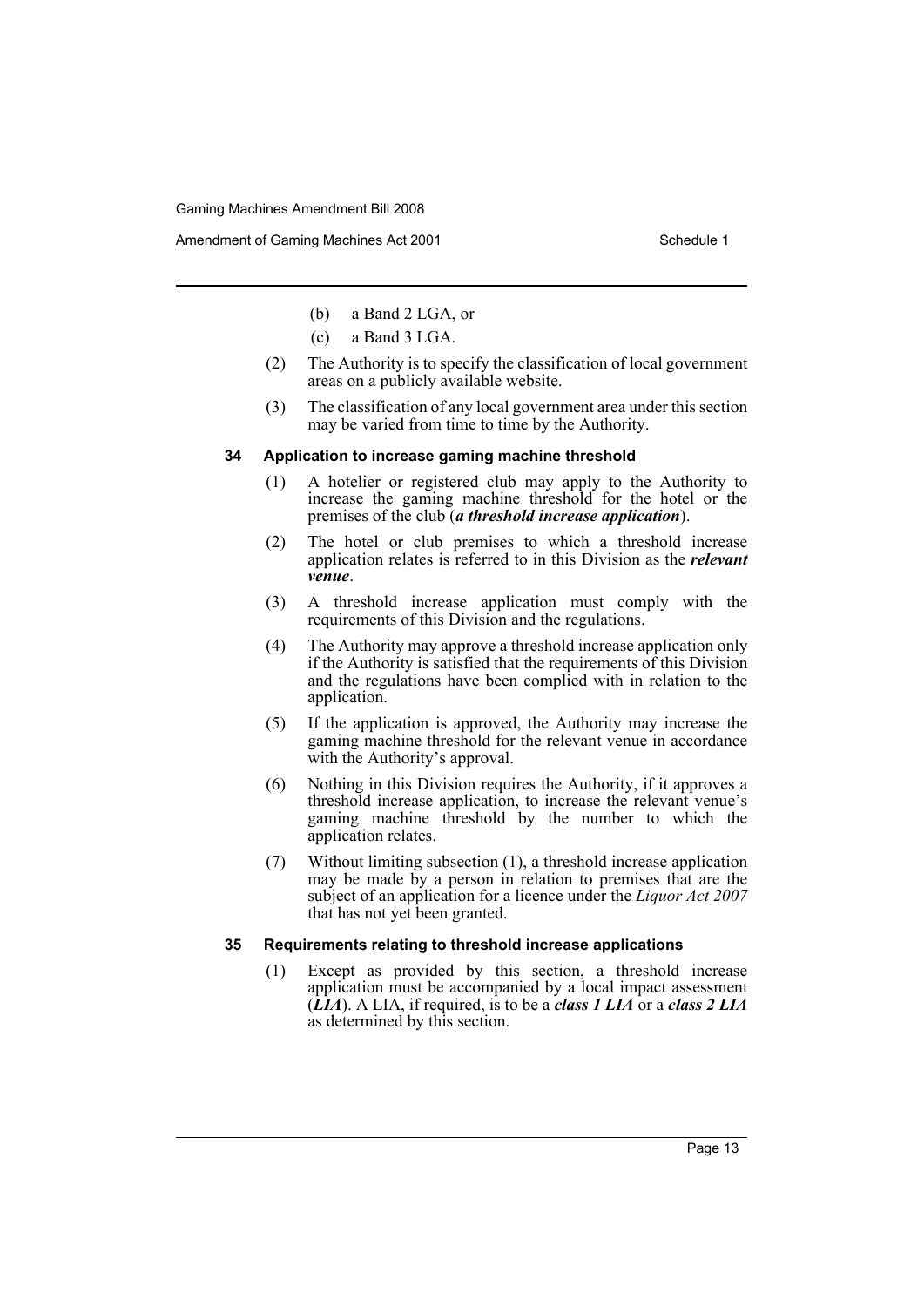Schedule 1 Amendment of Gaming Machines Act 2001

#### (2) **When LIA is not required**

A threshold increase application is not required to be accompanied by a LIA if the application is made together with an application under section 19 for the Authority's approval of the transfer of poker machine entitlements to the relevant venue and either or both of the following apply:

- (a) the relevant venue is situated in a Band 1 LGA and the threshold increase application, if approved, would not result in the gaming machine threshold for the venue being increased, over any period of 12 months, by a number that is more than the number corresponding to a low-range increase for the venue,
- (b) both the relevant venue and the hotel or club premises from which the poker machine entitlements are proposed to be transferred are situated in the same local government area.

#### (3) **When class 1 LIA is required**

A threshold increase application must, unless subsection (2) applies in relation to the application, be accompanied by a class 1 LIA if the relevant venue:

- (a) is situated in a Band 1 LGA and the application is for a mid-range increase in the gaming machine threshold for the venue, or
- (b) is situated in a Band 2 LGA and the application is for a low-range increase in the gaming machine threshold for the venue.

#### (4) **When class 2 LIA is required**

A threshold increase application must, unless subsection (2) applies in relation to the application, be accompanied by a class 2 LIA if the relevant venue:

- (a) is situated in a Band 1 LGA and the application is for a high-range increase in the gaming machine threshold for the venue, or
- (b) is situated in a Band 2 LGA and the application is for a mid-range or high-range increase in the gaming machine threshold for the venue, or
- (c) is situated in a Band 3 LGA.
- (5) For the purposes of this section, a *low-range increase*, a *mid-range increase* or a *high-range increase* in a gaming machine threshold for a venue is to be determined in accordance with the regulations.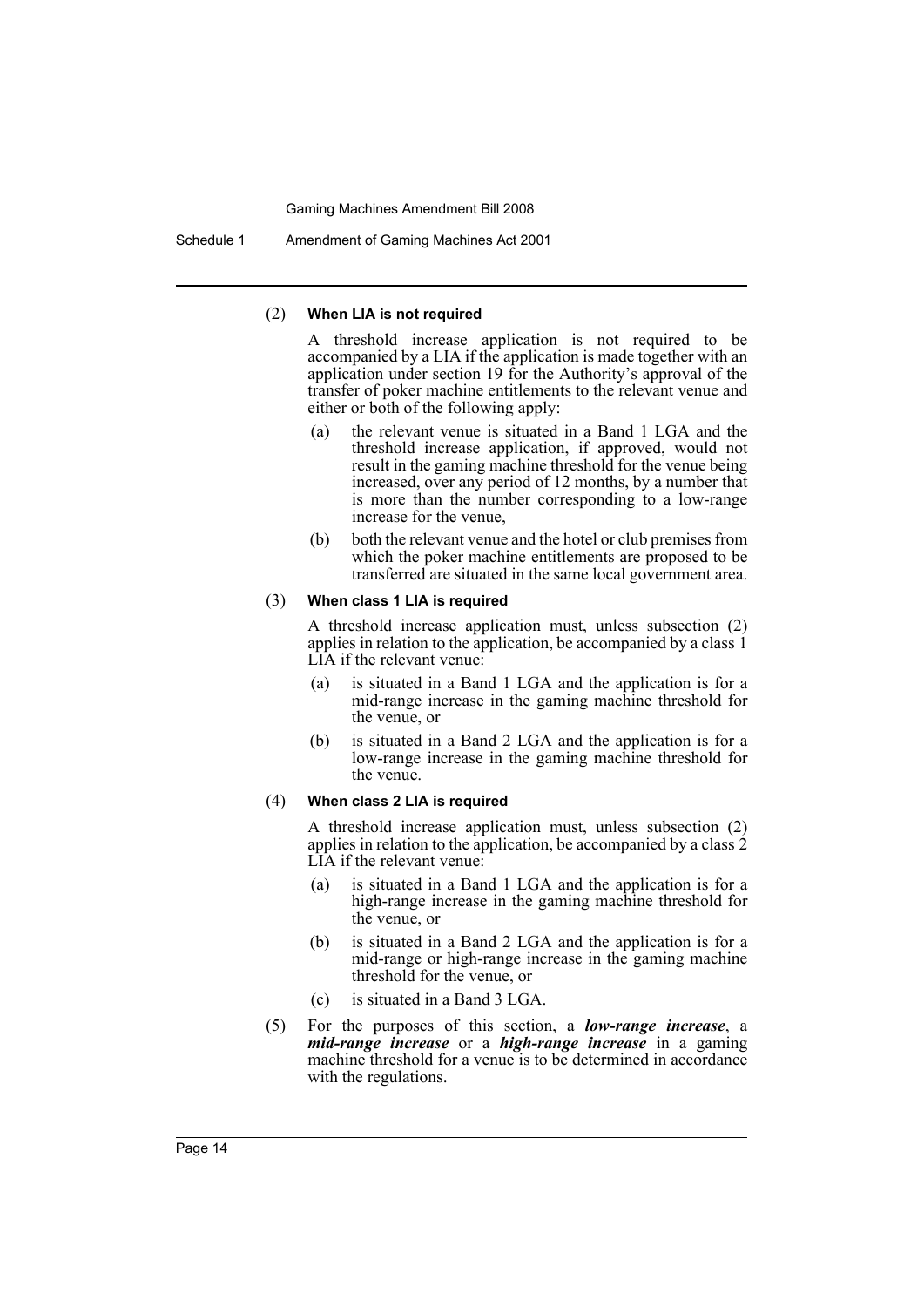Amendment of Gaming Machines Act 2001 Schedule 1

- (6) The regulations may make provision for or with respect to the following:
	- (a) the information to be provided by a LIA,
	- (b) the requirements that must be complied with in relation to a LIA,
	- (c) the matters to be assessed or addressed by a LIA,
	- (d) the advertising of LIAs,
	- (e) the making of submissions in relation to LIAs.
- (7) The regulations may also create exceptions to this section and provide for the conditions to which any such exception is subject.
- (8) Except to the extent to which the regulations make provision, a LIA is to be provided in the form and manner approved by the Authority.

### **36 Approval of LIA by Authority**

- (1) If a LIA is required to be provided with a threshold increase application, the application cannot be approved unless the Authority approves the LIA.
- (2) The applicant is liable to meet any costs incurred by the Authority in connection with its determination of the LIA. The Authority may refuse to determine the LIA until any such costs are paid or provision, satisfactory to the Authority, has been made for their payment.
- (3) The Authority may approve a LIA only if it is satisfied that:
	- (a) the LIA complies with the requirements of this Division and the regulations in relation to the LIA, and
	- (b) the LIA has demonstrated that gambling activities in the relevant venue will be conducted in a responsible manner, and
	- (c) in the case of a class 1 LIA:
		- (i) the proposed increase in the gaming machine threshold for the relevant venue will provide a positive contribution towards the local community where the venue is situated, and
		- (ii) the relevant venue is not, if the venue comprises the premises of a new club or is a new hotel, situated in the immediate vicinity of a school, hospital or place of worship, and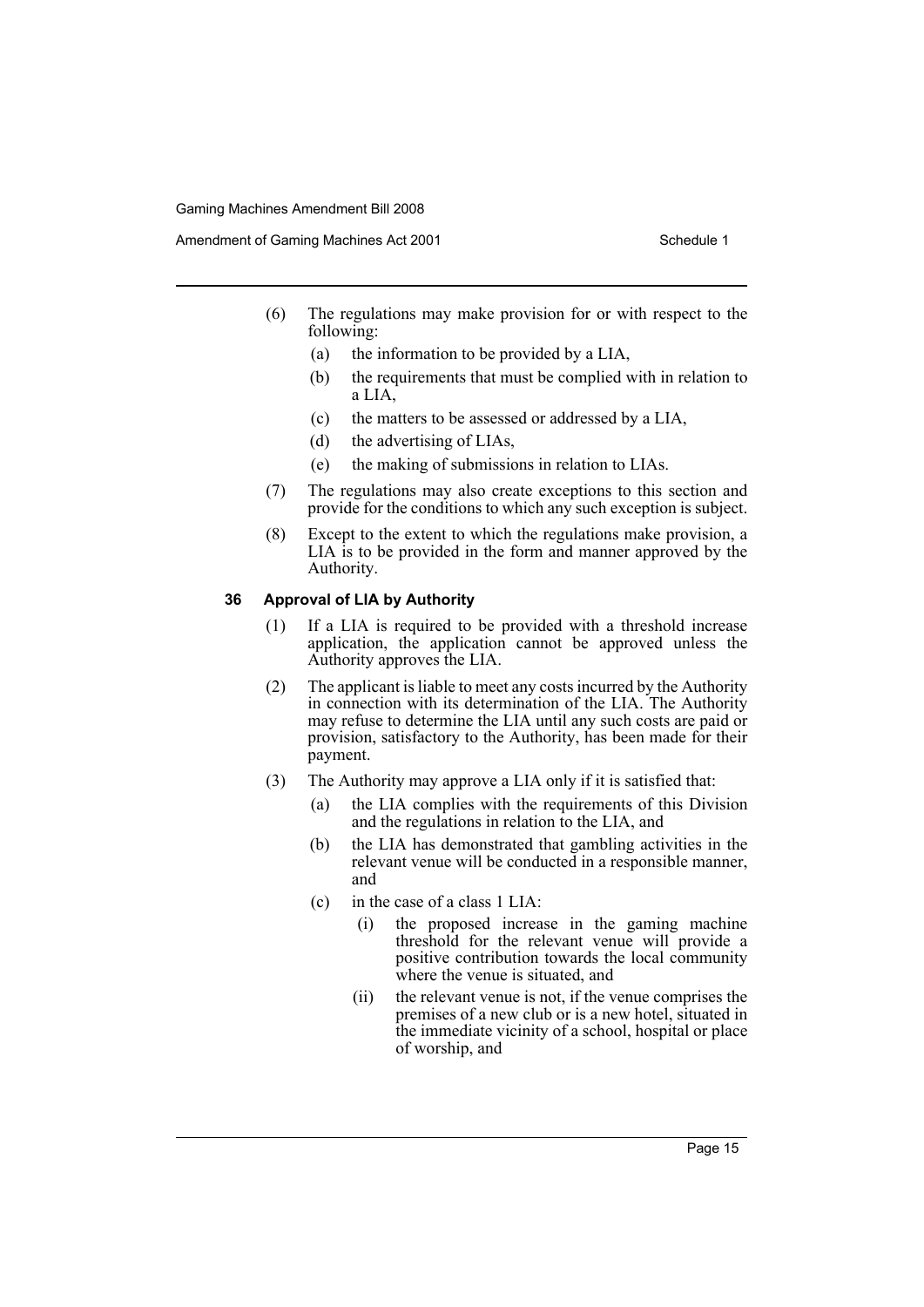- (iii) the LIA has adequately addressed any community concerns arising out of the consultation process under the regulations, and
- (d) in the case of a class 2 LIA:
	- (i) the proposed increase in the gaming machine threshold for the relevant venue will have an overall positive impact on the local community where the venue is situated, and
	- (ii) the relevant venue is not, if the venue comprises the premises of a new club or is a new hotel, situated in the immediate vicinity of a school, hospital or place of worship, and
	- (iii) the LIA has adequately addressed any community concerns arising out of the consultation process under the regulations.
- (4) The regulations may specify other grounds on which the Authority may refuse to approve a LIA.
- (5) If any submissions are made in relation to a LIA in accordance with the regulations, the Authority must take those submissions into consideration in deciding whether to approve the LIA.
- (6) The Authority may, in any case it considers appropriate, partly approve a LIA, in which case the Authority may increase the relevant venue's gaming machine threshold by a number that is less than the number to which the threshold increase application relates.
- (7) Without limiting any other provision of this Division, the approval of a LIA is subject to such conditions as may be specified by the Authority. The LIA has no effect if any such conditions are not complied with.

#### **37 Provisions relating to increased gaming machine thresholds when LIA approved**

#### (1) **Class 1 LIA approvals**

If a class 1 LIA is approved in connection with a threshold increase application and the relevant venue's gaming machine threshold is increased accordingly, the venue has up to 2 years from the date of the approval in which to acquire poker machine entitlements for the number of gaming machines to which the increase relates (referred to as the venue's *class 1 quota*).

(2) If, at the end of that 2-year period the relevant venue has not acquired poker machine entitlements for its class 1 quota, the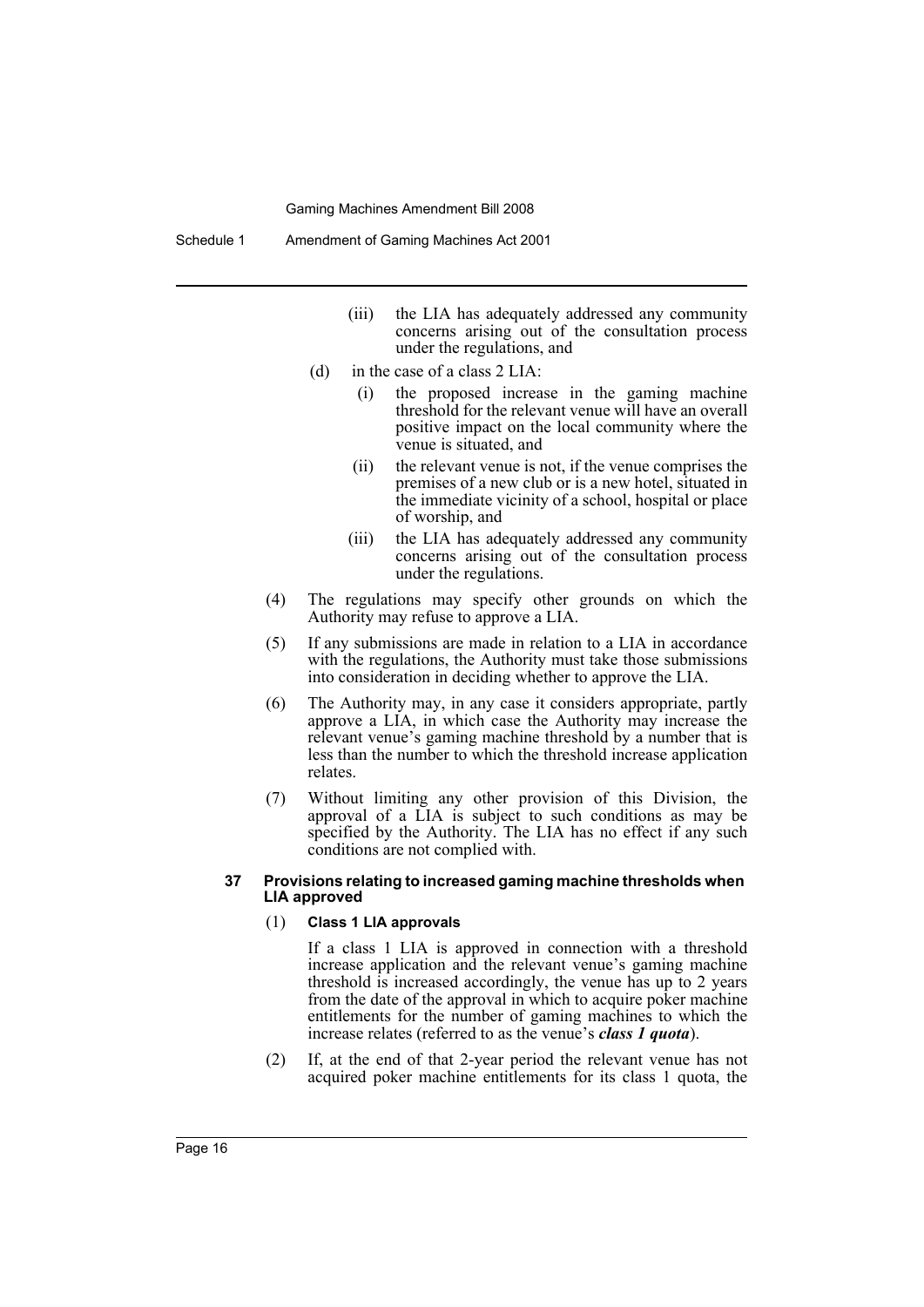Authority is to decrease the gaming machine threshold for the venue in accordance with the portion of the class 1 quota that is not used during that period.

#### (3) **Class 2 LIA approvals**

If a class 2 LIA is approved in connection with a threshold increase application and the relevant venue's gaming machine threshold is increased accordingly, the venue has up to 5 years from the date of the approval in which to acquire poker machine entitlements for the number of gaming machines to which the increase relates (referred to as the venue's *class 2 quota*).

(4) If, at the end of that 5-year period the relevant venue has not acquired poker machine entitlements for its class 2 quota, the Authority is to decrease the gaming machine threshold for the venue in accordance with the portion of the class 2 quota that is not used during that period.

### **37A Special provision for clubs establishing in new development areas**

(1) In this section:

*new development area* means an area of land in a Band 1 LGA that:

- (a) is identified by an environmental planning instrument as an urban release area (or such other description as the Authority considers to be similar), and
- (b) does not, in the opinion of the Authority, have the full benefit of the services and facilities of the kind provided by registered clubs.
- (2) A class 1 LIA may be provided with a threshold increase application in relation to the premises of a registered club that are situated in a new development area if:
	- (a) the number to which the application relates is not more than 150, and
	- (b) the Authority is satisfied that the acquisition of a corresponding number of poker machine entitlements in respect of those premises would not increase the density of gaming machines in the local government area in which the premises are situated to the extent that the classification of the area is affected.
- (3) The following provisions apply if any such class 1 LIA is approved:
	- (a) only one poker machine entitlement for every 2 transfer blocks is required to be forfeited to the Authority under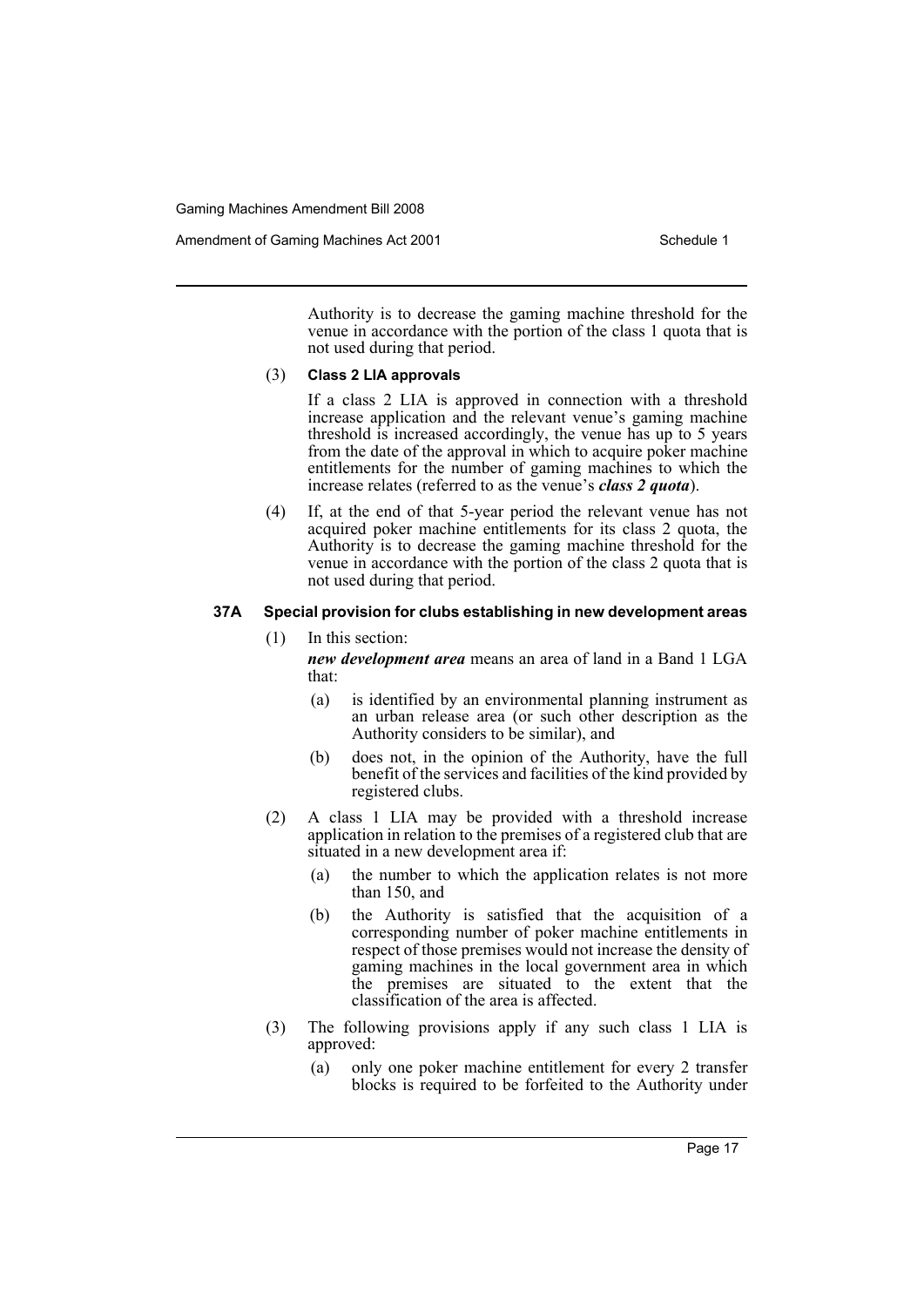Division 2 of Part 3 in respect of the first 50 poker machine entitlements that are transferred to the premises after the approval of the LIA,

- (b) the club has up to 5 years from the date of the approval in which to acquire poker machine entitlements for the number of gaming machines to which the threshold increase relates (the club's *special class 1 quota*),
- (c) if, at the end of that 5-year period the club has not acquired poker machine entitlements for its special class 1 quota, the Authority is to decrease the gaming machine threshold for the premises in accordance with the portion of the special class 1 quota that is not used during that period.
- (4) This section has effect despite any other provision of this Division.

#### **37B Restriction on gaming machine thresholds for venues in retail shopping centres**

- (1) The gaming machine threshold for a hotel or premises of a registered club cannot be increased if the hotel or premises are part of a retail shopping centre or proposed retail shopping centre.
- (2) If a hotel licence or club licence is granted under the *Liquor Act 2007* for premises that are part of a retail shopping centre or proposed retail shopping centre, the gaming machine threshold for the premises is to be set at zero.
- (3) If an application is granted under the *Liquor Act 2007* that results in the removal of a hotel licence, or the extension of a hotel, to premises that are part of a retail shopping centre or proposed retail shopping centre, the gaming machine threshold for the premises is to be set at zero.
- (4) If an application is granted under the *Liquor Act 2007* that results in the removal of a club licence, or the extension of the premises of a registered club, to premises that are part of a retail shopping centre or proposed retail shopping centre, the gaming machine threshold for the premises is to be set at zero.
- (5) However, subsection (4) does not apply if:
	- (a) the retail shopping centre comprises or will comprise less than such number of shops as may be prescribed by the regulations, and
	- (b) patrons will not be able to gain access to the club's premises directly from the retail shopping centre, and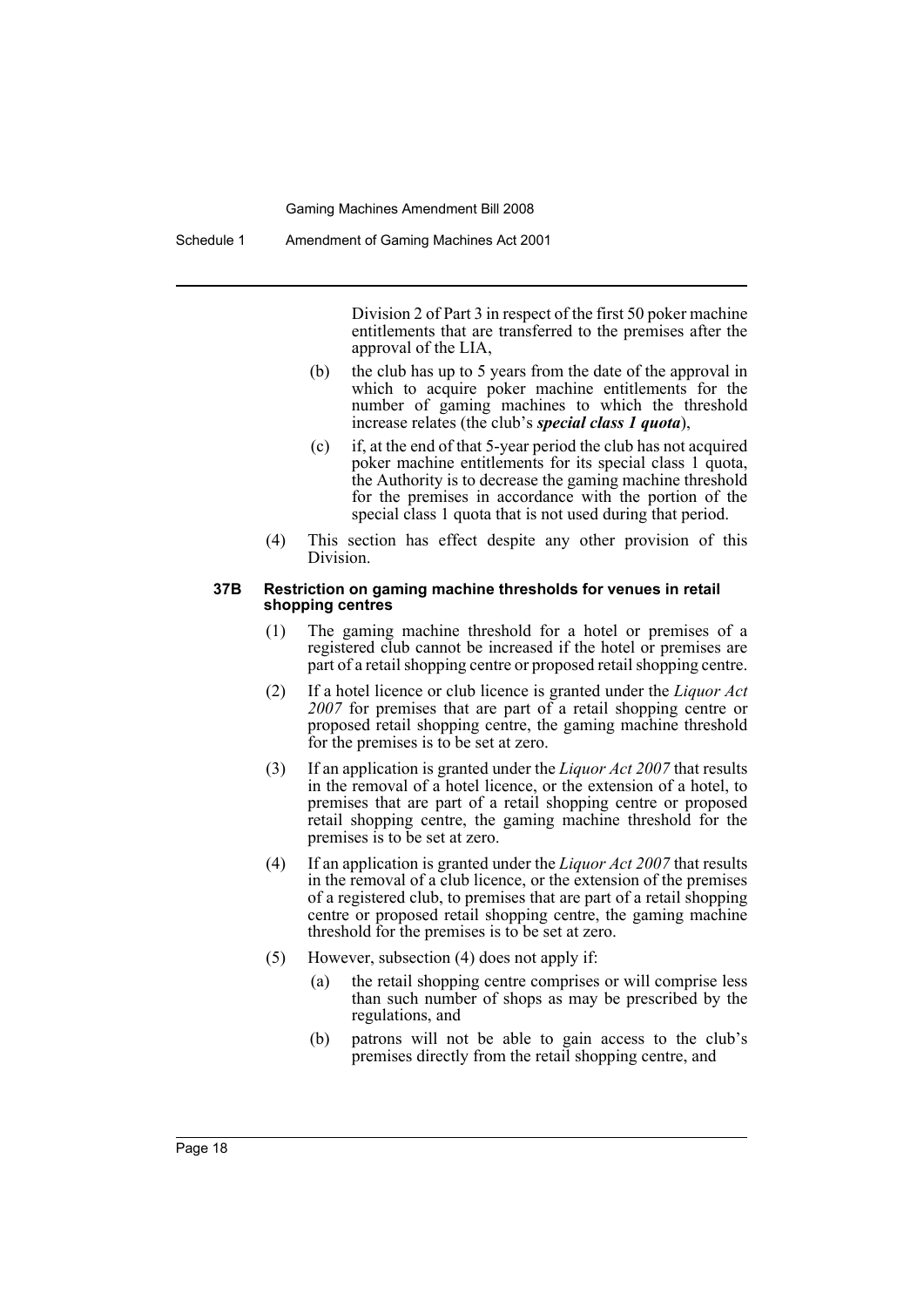Amendment of Gaming Machines Act 2001 Schedule 1

- (c) in the case where the club licence is being removed to other premises—the other premises are situated in the same suburb or town as the previous premises, and
- (d) in the case where the club's premises are being extended the club's premises remain predominantly where they were before the extension, and
- (e) the gaming machine threshold for the club's premises is no more than the gaming machine threshold for the club's premises immediately before the club licence was removed or the premises were extended, and
- (f) such other requirements as may be prescribed by the regulations have been complied with.
- (6) For the purposes of this section, a hotel or the premises of a registered club are taken to be part of a retail shopping centre if the hotel or club premises are located within the retail shopping centre or physically adjoin any part of the retail shopping centre.
- (7) This section has effect despite any other provision of this Division.

### **[45] Section 43 Prohibition on publishing gaming machine advertising**

Insert after section 43 (5):

- (5A) If any gaming machine advertising that consists of internal promotional material appears outside the hotel or the premises of the registered club to which the material relates, it is a defence to a prosecution for an offence under subsection (1) if it is proved that the material was removed from the hotel or club premises by a patron of the hotel or club for his or her personal use or information.
- (5B) For the purposes of subsection (5A), *internal promotional material* means any written material (such as a brochure or flyer) that:
	- (a) promotes (or otherwise relates to) the playing of approved gaming machines in a hotel or on the premises of a registered club, and
	- (b) is displayed or distributed by or on behalf of the hotelier or club in the hotel, or on the club premises, only.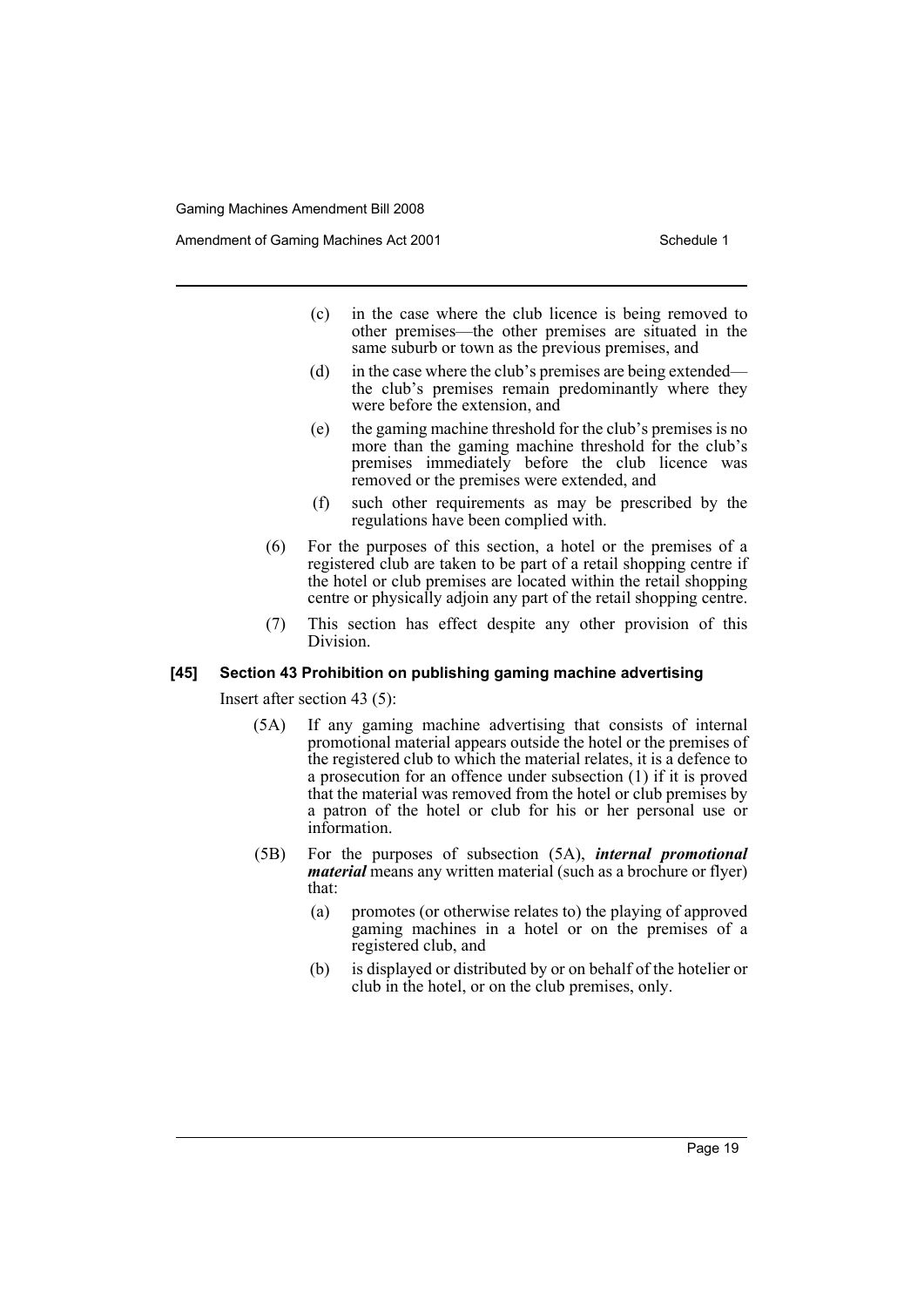Schedule 1 Amendment of Gaming Machines Act 2001

### **[46] Section 44A**

Insert after section 44:

#### **44A Location of gaming machines in venues**

- (1) If the Director is of the opinion that any approved gaming machine in a hotel or on the premises of a registered club is located in a manner that:
	- (a) is designed to attract the attention of members of the public who are outside the hotel or club premises, and
	- (b) is contrary to the public interest,

the Director may, by notice in writing given to the hotelier or club concerned, require the hotelier or club to move or screen the gaming machine in accordance with the notice.

**Note.** Any such decision by the Director is reviewable by the Authority under section 153 of the *Liquor Act 2007*.

(2) A hotelier or registered club must comply with a notice given to the hotelier or club under this section. Maximum penalty: 50 penalty units.

### **[47] Section 46 Provision of problem gambling counselling services**

Omit "A hotelier or registered club" from section 46 (1).

Insert instead "If a hotelier or registered club is authorised to keep approved gaming machines, the hotelier or club".

### **[48] Section 46 (3)**

Insert after section 46 (2):

(3) A hotelier or registered club must provide an inspector with written evidence of the arrangements entered into by the hotelier or club under this section if requested to do so by an inspector. Maximum penalty: 100 penalty units.

### **[49] Section 47A Prohibition on accepting transfer of prize winning cheques**

Insert "and section 47B" after "In this section" in section 47A (3).

### **[50] Sections 47B and 47C**

Insert after section 47A:

### **47B Requirements relating to prize winning cheques**

- A person must not issue a prize winning cheque unless:
- (a) it is clearly identified as a prize winning cheque, and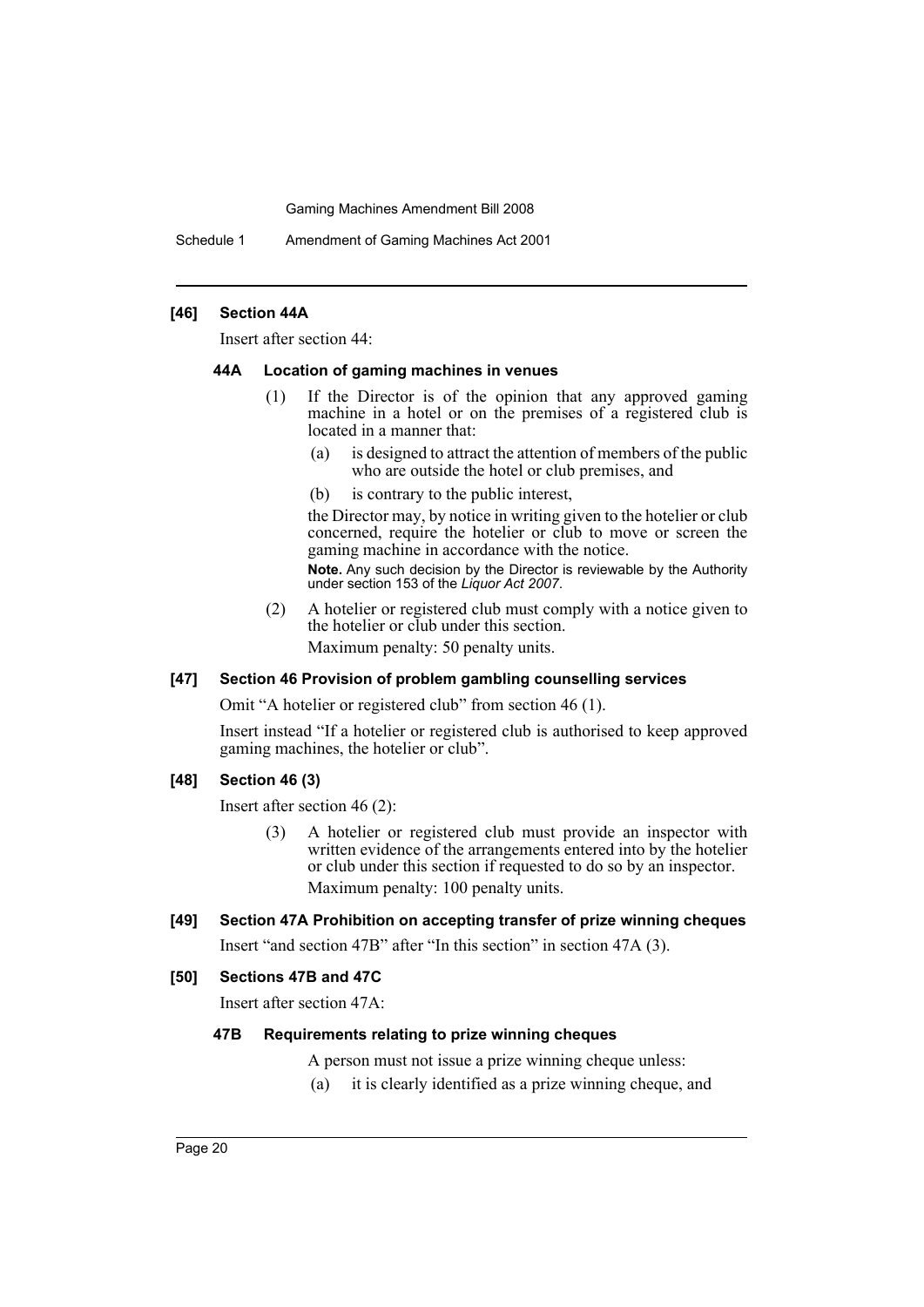Amendment of Gaming Machines Act 2001 Schedule 1

- (b) the statement prescribed by the regulations for the purposes of this section appears on the cheque.
- Maximum penalty: 50 penalty units.

### **47C Prohibition on certain cash dispensing facilities**

(1) A hotelier or registered club must not permit a cash dispensing facility to be installed or located in any part of the hotel or club premises if the facility is capable of providing cash from a credit card account.

Maximum penalty: 100 penalty units.

(2) In this section, *cash dispensing facility* means a facility (such as an ATM or EFTPOS terminal) for the withdrawal of cash from a bank or authorised deposit-taking institution.

### **[51] Section 49 Self-exclusion of patrons from hotels and clubs**

Omit paragraph (b) of the definition of *self-exclusion scheme* from section 49 $(1)$ .

Insert instead:

(b) that is established and conducted in accordance with the regulations.

### **[52] Section 49 (3)**

Omit the subsection. Insert instead:

- (3) If a hotelier or registered club is authorised to keep approved gaming machines, the hotelier or club must:
	- (a) ensure that patrons of the hotel or club have access to a self-exclusion scheme, and
	- (b) publicise the availability of self-exclusion schemes and information about how they operate to the patrons of the hotel or club.

Maximum penalty: 100 penalty units.

**[53] Sections 50 (2), 51 (3), 52 (4) (a), 77 (4) and (6) (definition of "authorised person"), 80 (2) (a), 140 (2) (b) and 156 (2) (b)**

Omit "the holder of a technician's licence" wherever occurring.

Insert instead "a technician".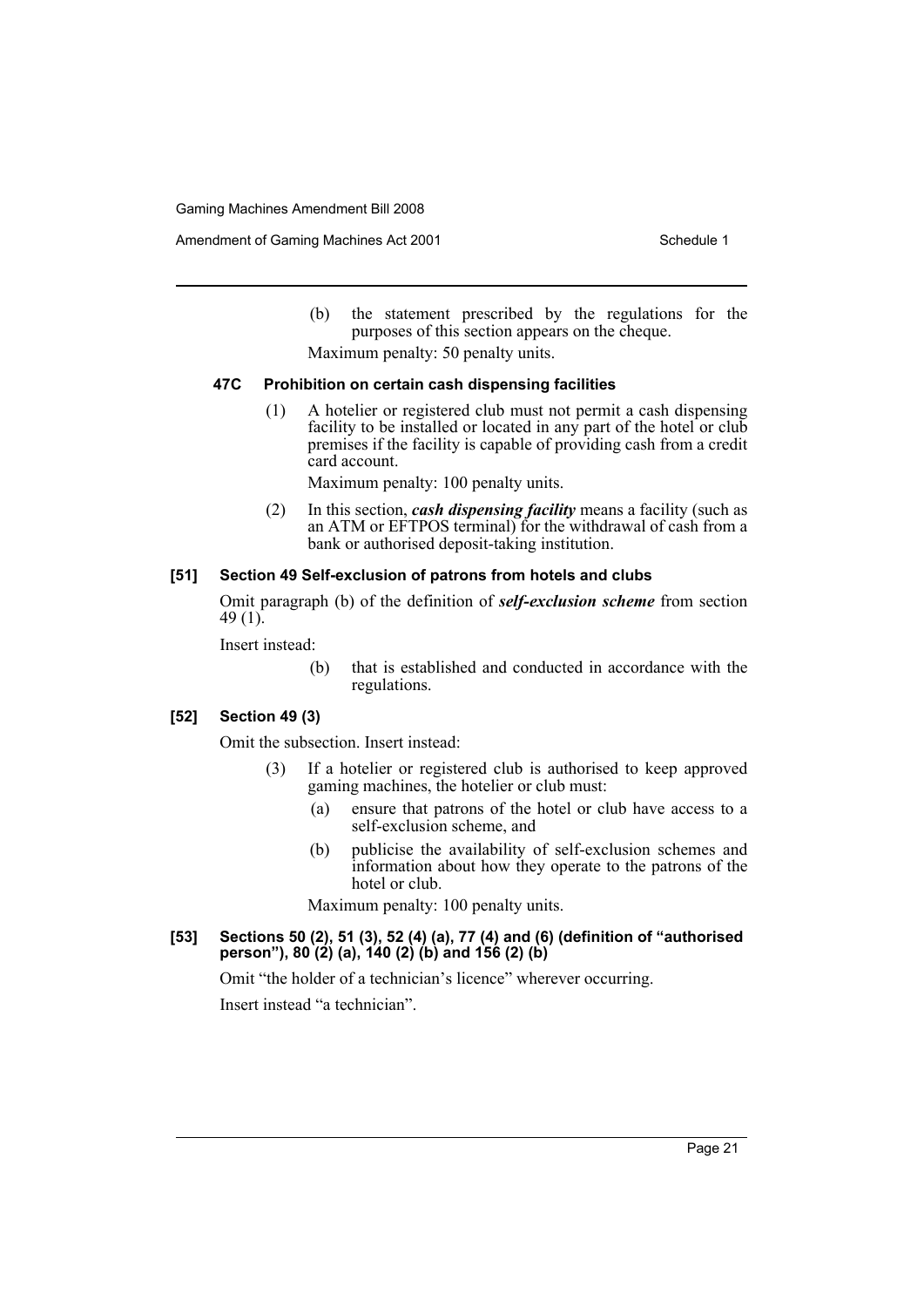Schedule 1 Amendment of Gaming Machines Act 2001

#### **[54] Section 58 Cancellation of authorisations**

Insert at the end of section 58 (1B) (b):

, or

(c) fails to comply with any condition imposed by the Authority in relation to the approval of a local impact assessment under Division 1 of Part 4.

#### **[55] Section 59 Authorisation to keep gaming machines in hotel subject to primary purpose test**

Omit "Director" from section 59 (4) and (6) wherever occurring.

Insert instead "Authority".

### **[56] Section 59A Restrictions on authorisation to keep approved amusement devices**

Insert "(as defined under section 4 immediately before the repeal of that definition by the *Gaming Machines Amendment Act 2008*)" after "AAD threshold".

### **[57] Section 60 Gaming machines not permitted in retail shopping centres** Omit the section.

### **[58] Section 60A SIA threshold for hotel or club to be decreased if poker machine entitlements are transferred from retail shopping centre**

Omit the section.

### **[59] Section 61 Clubs may keep multi-terminal gaming machines**

Insert "(or *MTGM*)" before "means" in the definition of *multi-terminal gaming machine* in section 61 (1).

### **[60] Section 61 (3)**

Omit the subsection.

### **[61] Section 61A**

Omit the section. Insert instead:

### **61A Limit on number of MTGMs in clubs**

(1) An application for authorisation to keep a MTGM on the premises of a registered club cannot be granted if: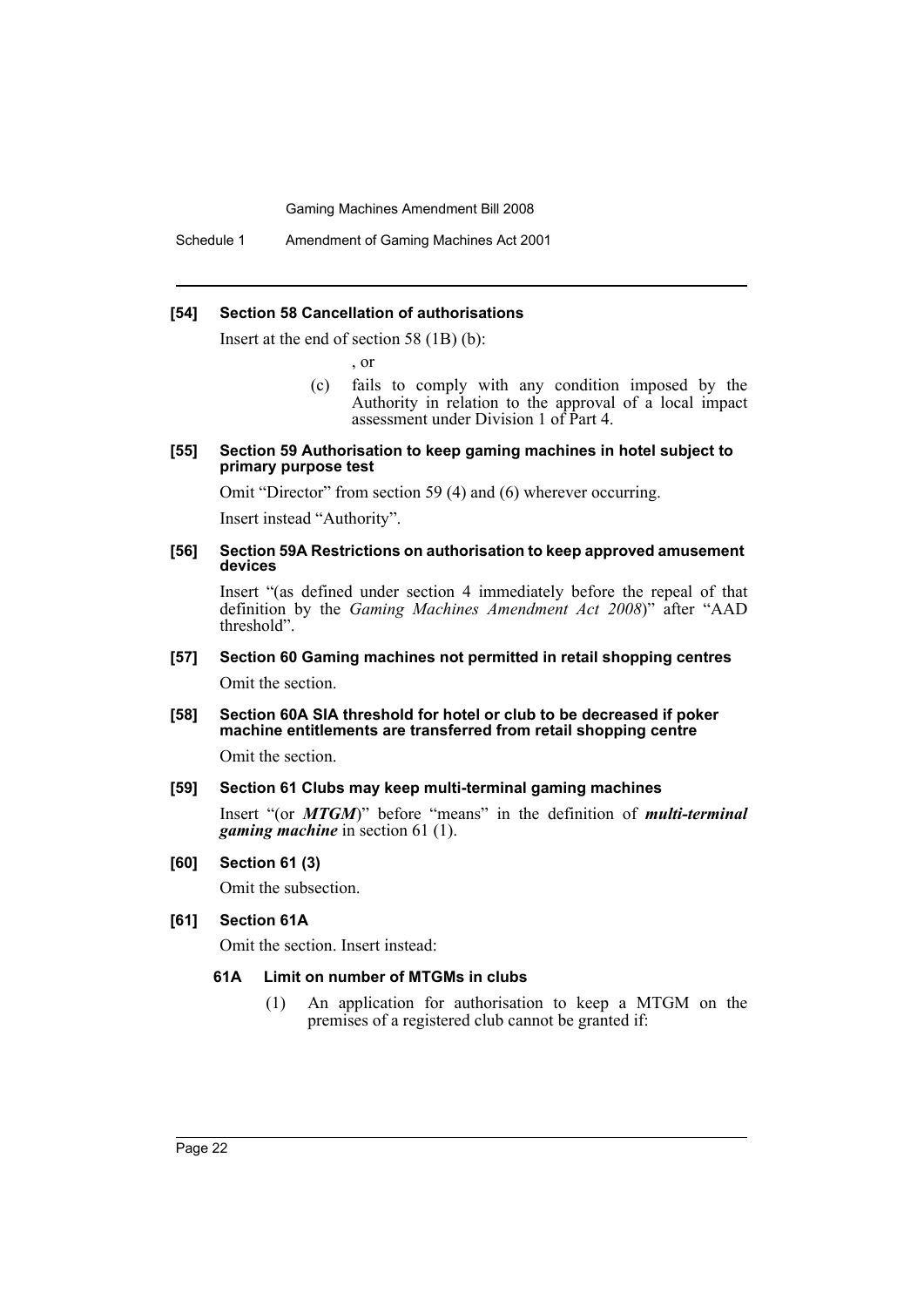Amendment of Gaming Machines Act 2001 Schedule 1

- (a) the total number of terminals forming part of MTGMs kept on the premises is more than 15% of the total number of poker machine entitlements allocated for those premises, or
- (b) the authorisation would result in the total number of terminals forming part of MTGMs kept on the premises being more than 15% of the total number of poker machine entitlements allocated for those premises.
- (2) Subsection (1) applies only if the application relates to an increase in the number of MTGMs authorised to be kept on the club premises.
- (3) If, at the commencement of this section (as substituted by the *Gaming Machines Amendment Act 2008*) the total number of terminals forming part of MTGMs kept on the premises of a registered club is more than 15% of the total number of poker machine entitlements allocated for those premises, the club must, within 5 years of that commencement, reduce the total number of those terminals to no more than 15% of the total number of entitlements so allocated.
- (4) If, by the end of that 5-year period, the club has not reduced the total number of terminals in accordance with subsection (3), the authorisation to keep any MTGM that is over the 15% threshold is automatically cancelled.

### **[62] Section 62 Authority may approve technical standards**

Omit "Director" from section 62 (1). Insert instead "Authority".

**[63] Section 69 Possession etc of poker machines that are not approved**

Omit "be in possession of" from section 69 (1).

Insert instead "possess, supply, sell or install".

### **[64] Section 69 (2) (b1)**

Insert after section 69 (2) (b):

- (b1) in accordance with the approval of the Authority under section  $66$  (1), or
- **[65] Section 69A Sale etc of unapproved gaming machine components** Insert "sell or" before "supply" in section 69A (2).

### **[66] Sections 69A (3), 86 (2), 106 (3) and 126 (1)**

Omit "technician's licence" wherever occurring. Insert instead "a technician".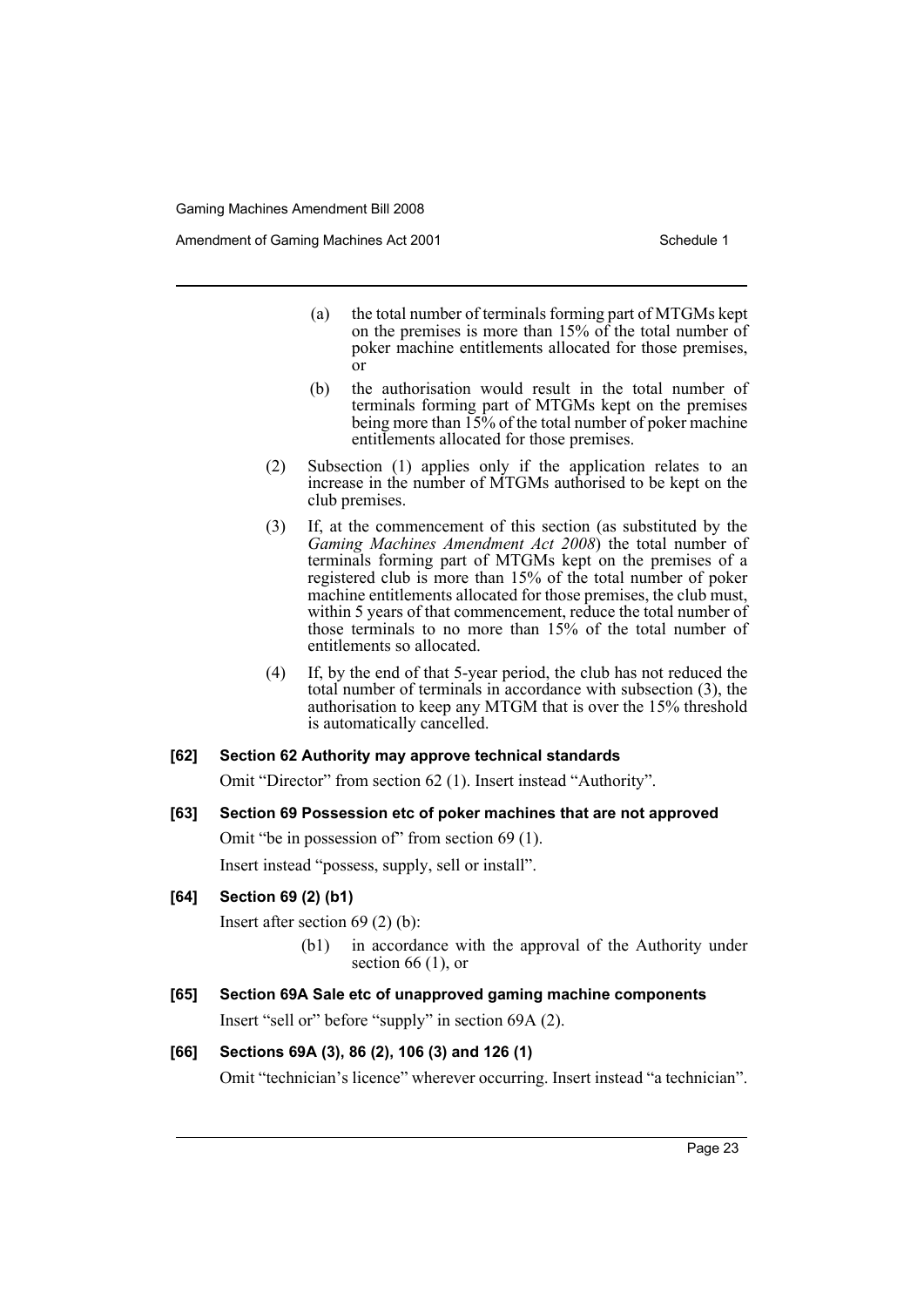Schedule 1 Amendment of Gaming Machines Act 2001

### **[67] Section 70 Possession of approved gaming machine by unauthorised person**

Omit "a reasonable time" from section 70 (3) wherever occurring. Insert instead "21 days".

#### **[68] Section 76 Defective gaming machines**

Omit "programmed" from section 76 (1).

Insert instead "approved by the Authority".

#### **[69] Sections 76A and 76B**

Insert after section 76:

### **76A Causing defects in gaming machines**

(1) A technician must not, in carrying out any work on an approved gaming machine, do anything that causes, or is likely to cause, the gaming machine to function in a manner other than the manner in which it was designed and approved by the Authority to function.

Maximum penalty: 100 penalty units.

- (2) It is a defence to a prosecution for an offence under subsection (1) if it is proved:
	- (a) that the operation of the approved gaming machine was for testing or maintenance purposes, or
	- (b) that the technician:
		- (i) took all reasonable precautions to ensure that the approved gaming machine was functioning properly, and
		- (ii) at the time of the alleged offence did not know, and could not reasonably be expected to have known, that the machine was not functioning properly.

### **76B Hoteliers and registered clubs to record work done by technicians**

- (1) A hotelier or registered club must keep a written record containing the details of any work of the kind prescribed by the regulations that is carried out by a technician on any approved gaming machine kept in the hotel or on the premises of the club. Maximum penalty: 50 penalty units.
- (2) The regulations may prescribe the details that are required to be recorded under subsection (1).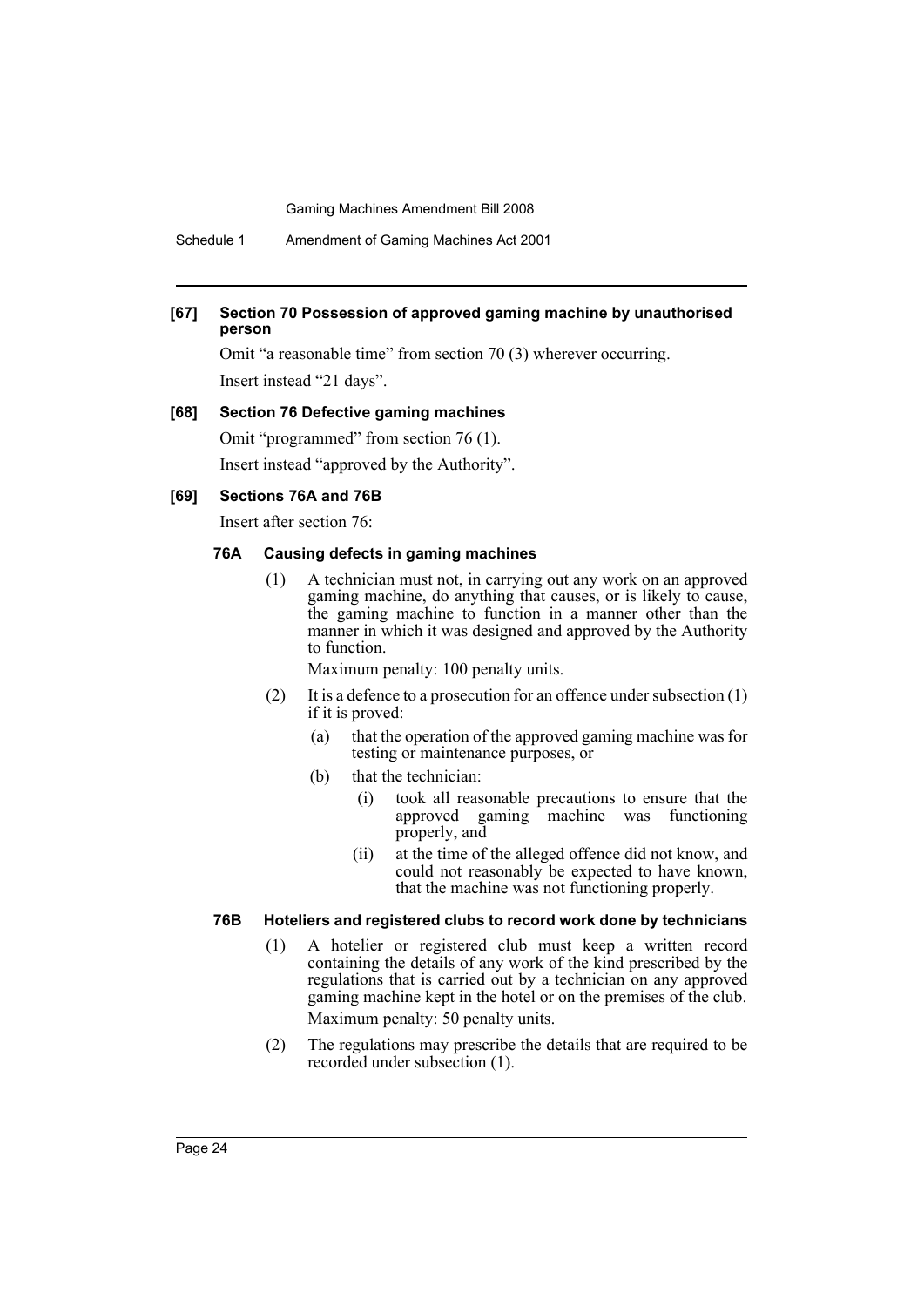Amendment of Gaming Machines Act 2001 Schedule 1

### **[70] Section 77 Protection of sensitive areas of gaming machines**

Insert after section 77 (4) (d):

(e) temporarily removing the compliance plate in order to update or correct the particulars shown on the plate.

### **[71] Section 78 Modification of gaming machines**

Omit section 78 (1) (a). Insert instead:

(a) the person is a technician, and

### **[72] Section 78 (2)**

Omit "The holder of a technician's licence". Insert instead "A technician".

### **[73] Section 78 (2)**

Omit "there is returned within a reasonable time".

Insert instead ", within 14 days of the modification, there is returned".

### **[74] Section 79 Consignment or movement of gaming machines**

Omit section 79 (1). Insert instead:

- (1) The holder of a dealer's licence or seller's licence who consigns or moves an approved gaming machine:
	- (a) to or from any place at which the licensee carries on the business authorised by the licence, or
	- (b) from outside the State to a place within the State, or
	- (c) to any place outside the State,

must give the Authority (and, if the gaming machine is being consigned or moved to any place outside the State, the manufacturer of the gaming machine) a written notification stating the particulars required by this section no later than 7 clear days before the consignment or movement or within such other time as may be approved by the Authority.

Maximum penalty: 50 penalty units.

### **[75] Section 79 (3)**

Omit "Director". Insert instead "Authority".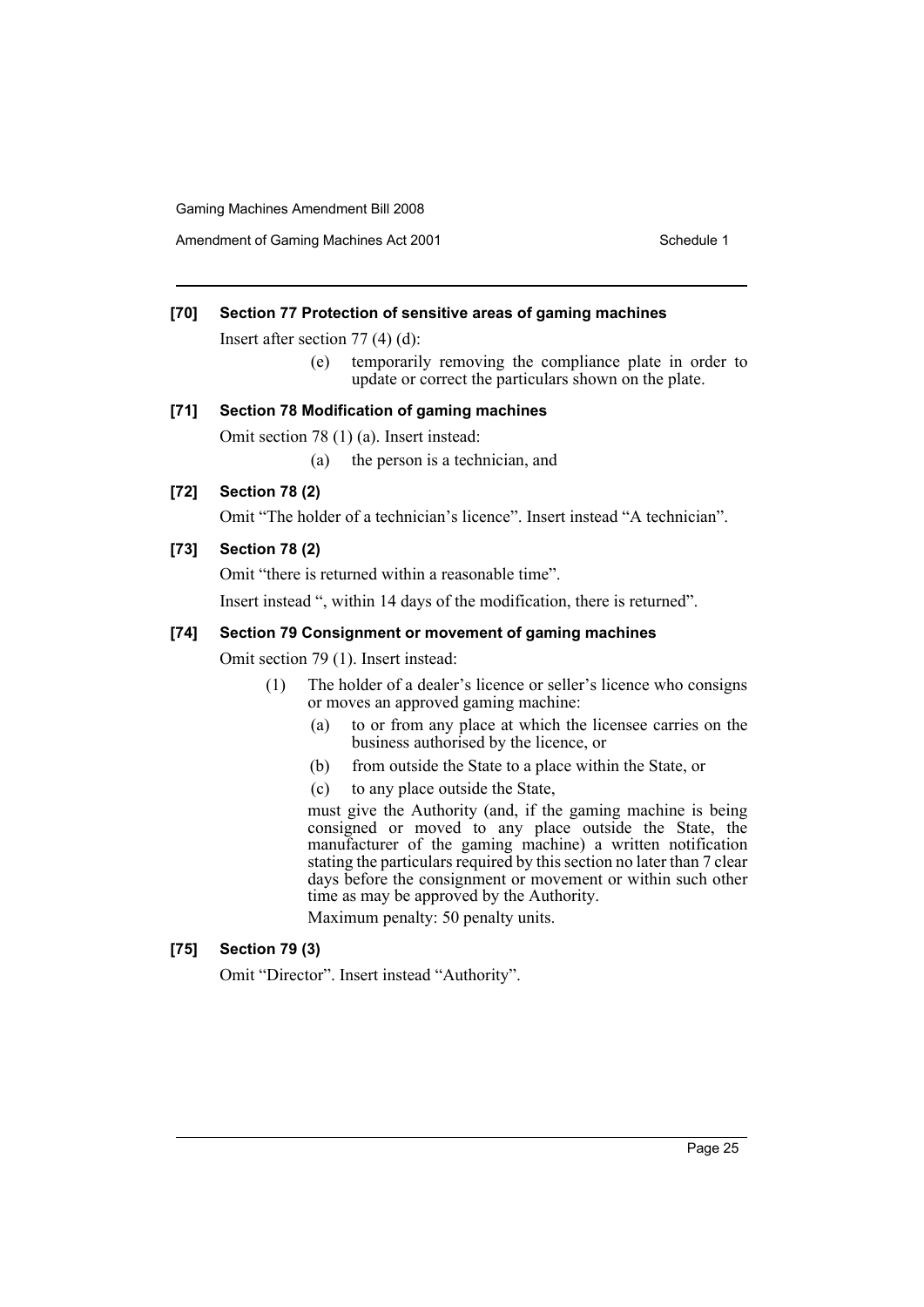Schedule 1 Amendment of Gaming Machines Act 2001

### **[76] Section 80A**

Insert after section 80:

#### **80A False claims for prizes**

A person who claims a prize from the playing of an approved gaming machine in a hotel or on the premises of a registered club knowing that the claim is false or misleading in a material respect is guilty of an offence.

Maximum penalty: 100 penalty units.

#### **[77] Section 81 Illegal advantage gained during design etc of gaming machines**

Omit section 81 (1) and (2). Insert instead:

(1) A person who, during the design, manufacture, assembly, maintenance or repair of an approved gaming machine, does anything to fraudulently gain an advantage (whether or not for another person) in the operation of the gaming machine is guilty of an offence.

### **[78] Section 81 (3)**

Omit "or  $(2)$ ".

### **[79] Section 82 Definitions**

Omit the definition of *gaming machine adviser*.

### **[80] Section 83 Types of gaming-related licences and authority they confer**

Omit section 83 (1) (a). Insert instead:

- (a) gaming machine dealer's licence—authorises the licensee:
	- (i) to manufacture and assemble poker machines and devices in the nature of approved amusement devices in or on the premises specified in the licence, and
	- (ii) to sell, or negotiate the sale of, approved gaming machines (whether or not manufactured or assembled by the licensee), and
	- (iii) to service, repair and maintain approved gaming machines in or on the premises specified in the licence,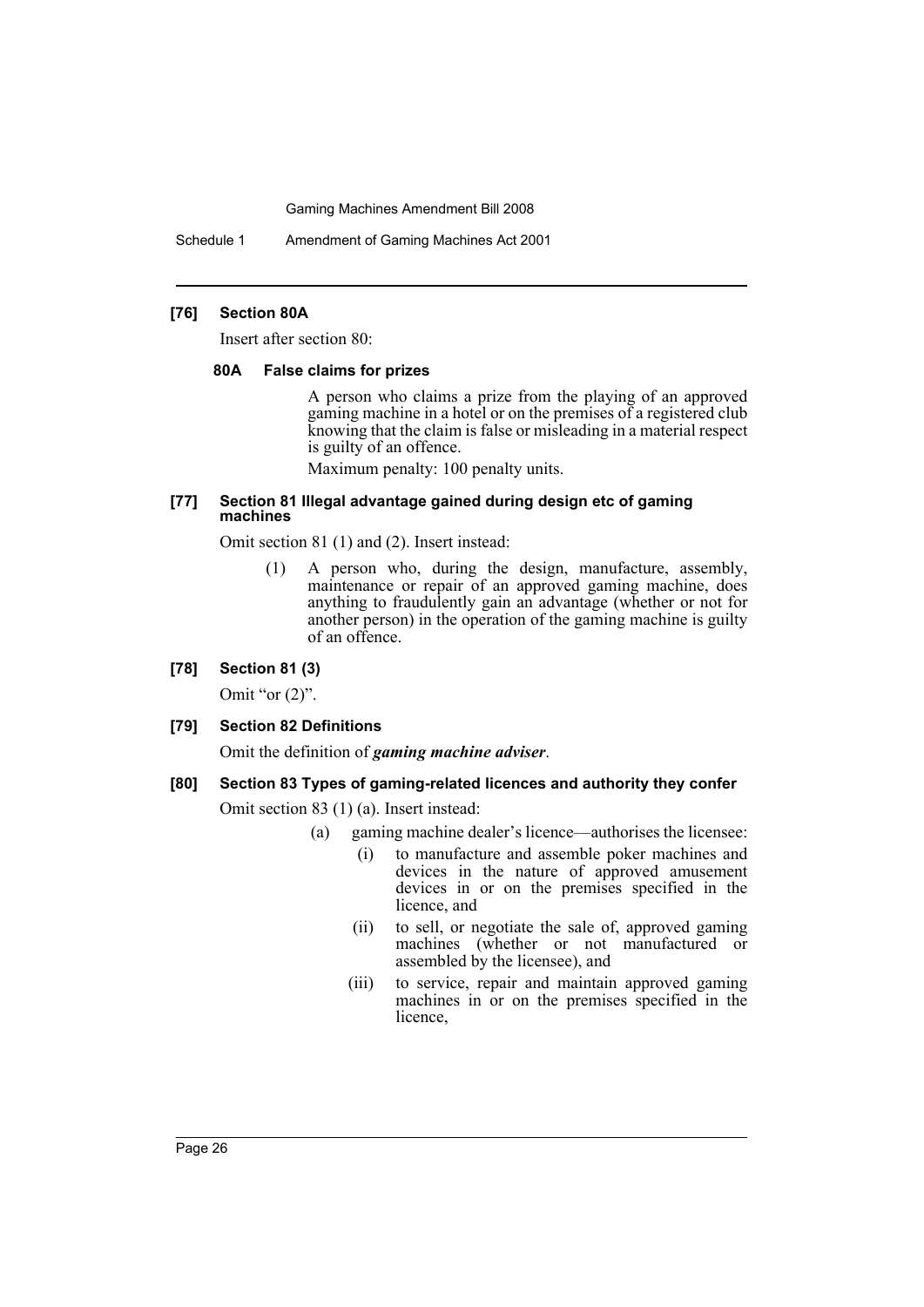Amendment of Gaming Machines Act 2001 Schedule 1

### **[81] Section 83 (1) (b) (i)**

Omit ", seller's licence or adviser's licence". Insert instead "or seller's licence".

**[82] Section 83 (1) (d)**

Omit the paragraph.

### **[83] Section 83 (4)**

Omit "place or places referred to in subsection (1) (a) (i)". Insert instead "premises referred to in subsection (1) (a)".

### **[84] Section 85 Sale of gaming machines**

Omit ", seller's licence or adviser's licence" from section 85 (1) (a) and (4) wherever occurring.

Insert instead "or seller's licence".

### **[85] Section 85 (2)**

Omit "or adviser's licence".

### **[86] Section 85 (3)**

Omit the subsection.

### **[87] Section 86 Servicing and repair of gaming machines**

Omit "technician's licence" from section 86 (1) (a). Insert instead "is a technician".

### **[88] Section 86 (1) (b)**

Omit "such a licence". Insert instead "a dealer's licence or a technician".

- **[89] Section 87 Advice relating to gaming machines** Omit the section.
- **[90] Section 89 Interim work permits**

Omit section 89 (1) (c).

### **[91] Section 89 (2)**

Omit "issuing the permit". Insert instead "the permit is issued or at any later time".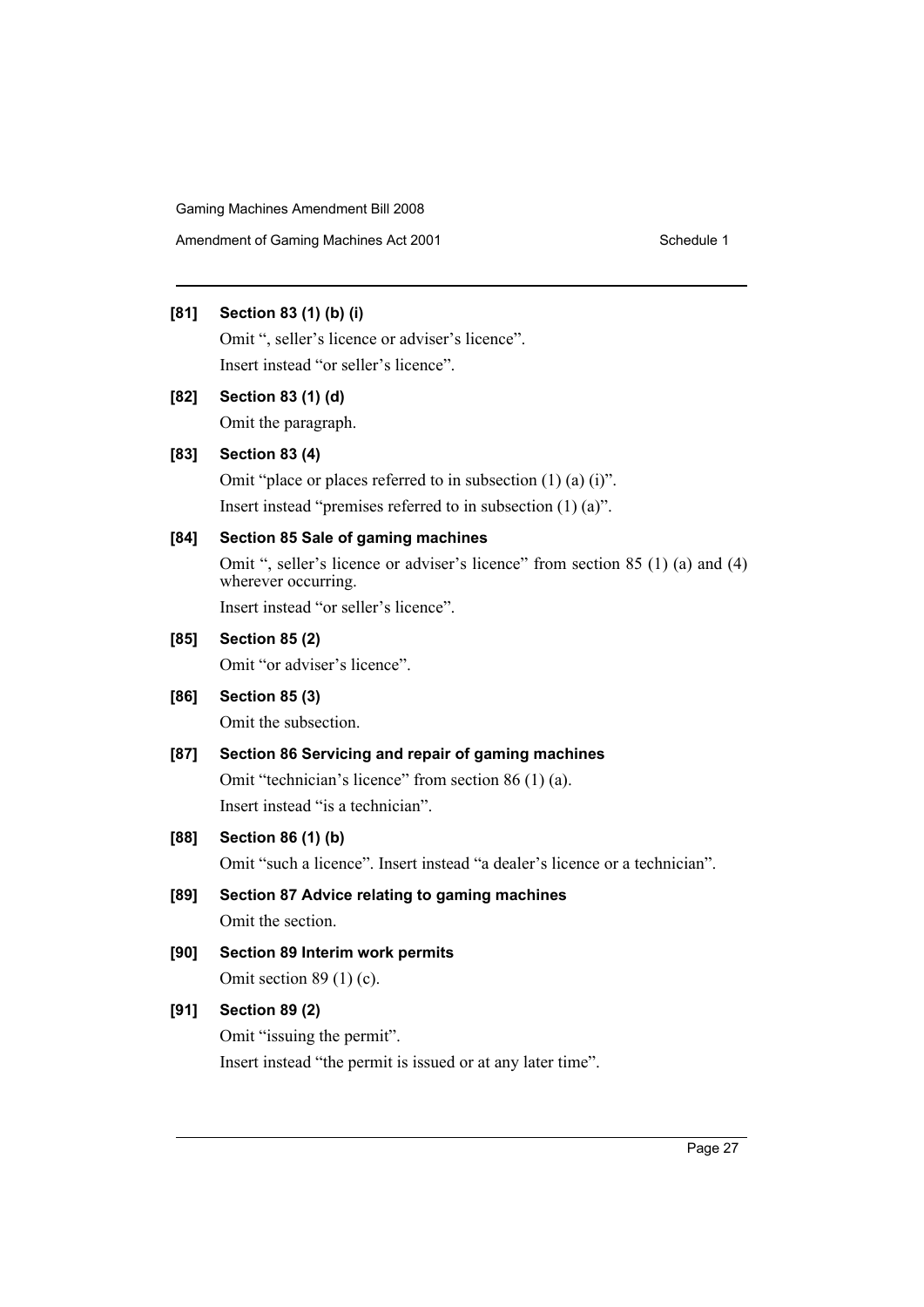Schedule 1 Amendment of Gaming Machines Act 2001

### **[92] Section 91 Disclosure of interested parties**

Omit section 91 (1) (c). Insert instead:

- (c) if there are any such persons, their names and dates of birth and:
	- (i) in the case of a proprietary company—the names of the directors and those shareholders who have a substantial holding (within the meaning of the *Corporations Act 2001* of the Commonwealth) in the company, and
	- (ii) in the case of a public company—the names of the directors.

#### **[93] Section 96**

Insert after section 95A:

#### **96 Costs of investigation by Director or Commissioner of Police to be paid by applicant**

- (1) The reasonable costs incurred by the Director or the Commissioner of Police in investigating and inquiring into an application for a gaming-related licence are payable to the Authority by the applicant, unless the Authority determines otherwise in a particular case.
- (2) The Authority may require part or full payment in advance of the amount it estimates will be payable by the applicant and may refuse to deal with the application until the required payment is made.
- (3) Investigation and inquiry costs incurred by the Director or the Commissioner of Police may include travelling expenses within or outside the State.
- (4) It is a condition of any licence granted to the applicant that any amount payable under this section by the applicant is paid.

### **[94] Section 102 Granting of testing facility licence**

Insert at the end of the section:

- (2) The holder of a testing facility licence may apply to the Authority to change the premises specified in the licence.
- (3) The Authority may approve the application only if the Authority is satisfied that the premises concerned are suitable for the testing of poker machines.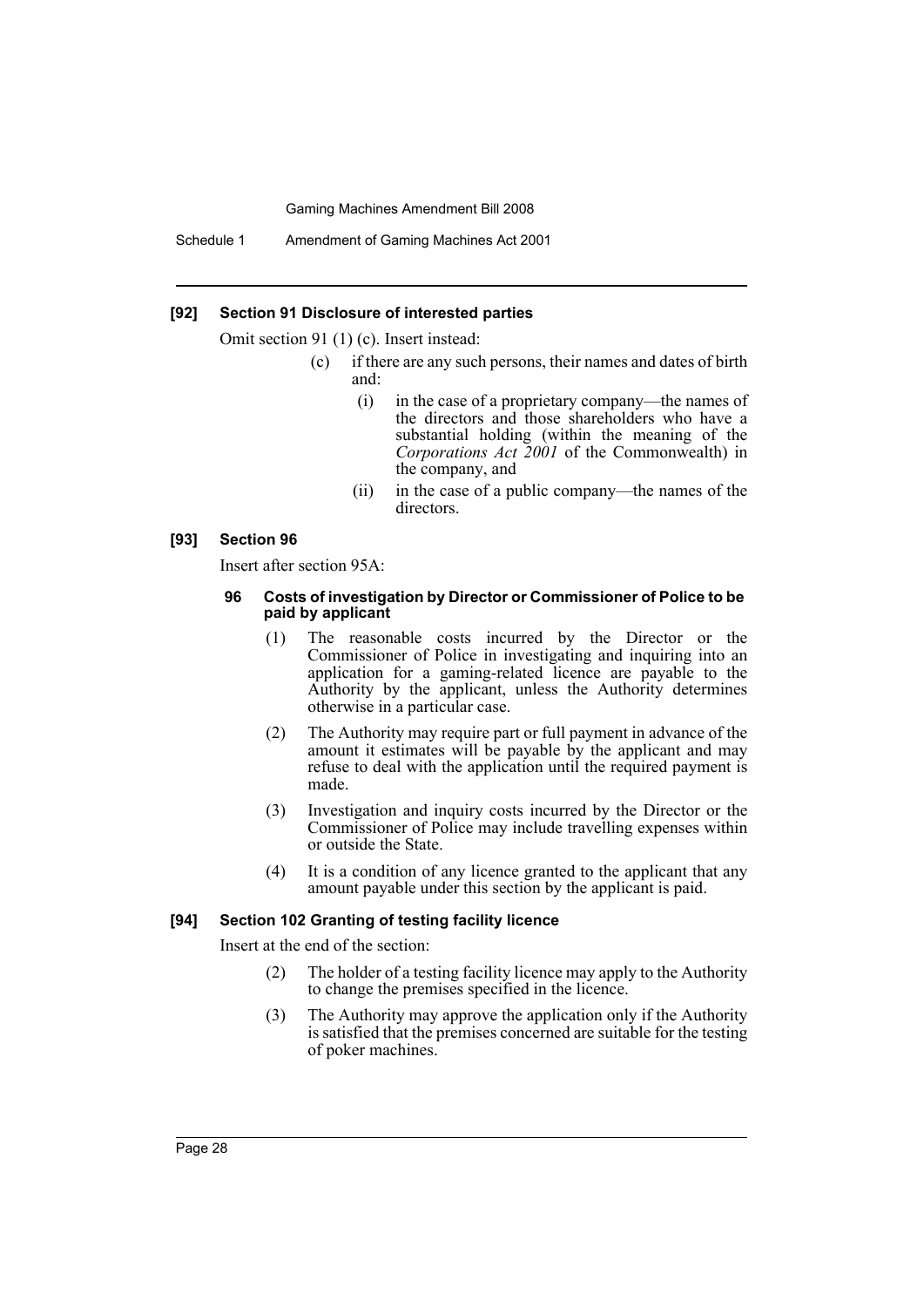## **[95] Section 105 Special condition relating to dealer's licence**

Omit the section.

### **[96] Section 106 Authority may require dealers to alter certain gaming machines**

Insert after section 106 (4):

(5) A reference in this section to the holder of a dealer's licence includes a reference to a person acting under the authority of the licence.

### **[97] Section 112 Refund of licence fee on surrender of gaming-related licence or work permit**

Omit the section.

### **[98] Section 122 Provision of financial assistance by gaming-related licensee**

Omit "20 penalty units" wherever occurring. Insert instead "50 penalty units".

### **[99] Section 123 Cessation of employment of seller or technician**

Omit section 123 (a). Insert instead:

(a) a technician or the holder of a seller's licence, and

### **[100] Section 124**

Omit the section. Insert instead:

### **124 Notification of change of employer**

If a person who is a technician or the holder of a seller's licence commences or ceases employment with the holder of a dealer's licence, the person must, before the commencement of or within 7 days after the cessation of the employment, as the case may be, notify the Authority, in the form and manner approved by the Authority, of the commencement or cessation of the employment.

Maximum penalty: 20 penalty units.

### **[101] Section 132 Meaning of "connected" to authorised CMS**

Omit section 132 (1). Insert instead:

(1) For the purposes of this Part, an approved gaming machine is *connected* to an authorised CMS if information in respect of the gaming machine is provided to the authorised CMS in accordance with arrangements approved by the Minister.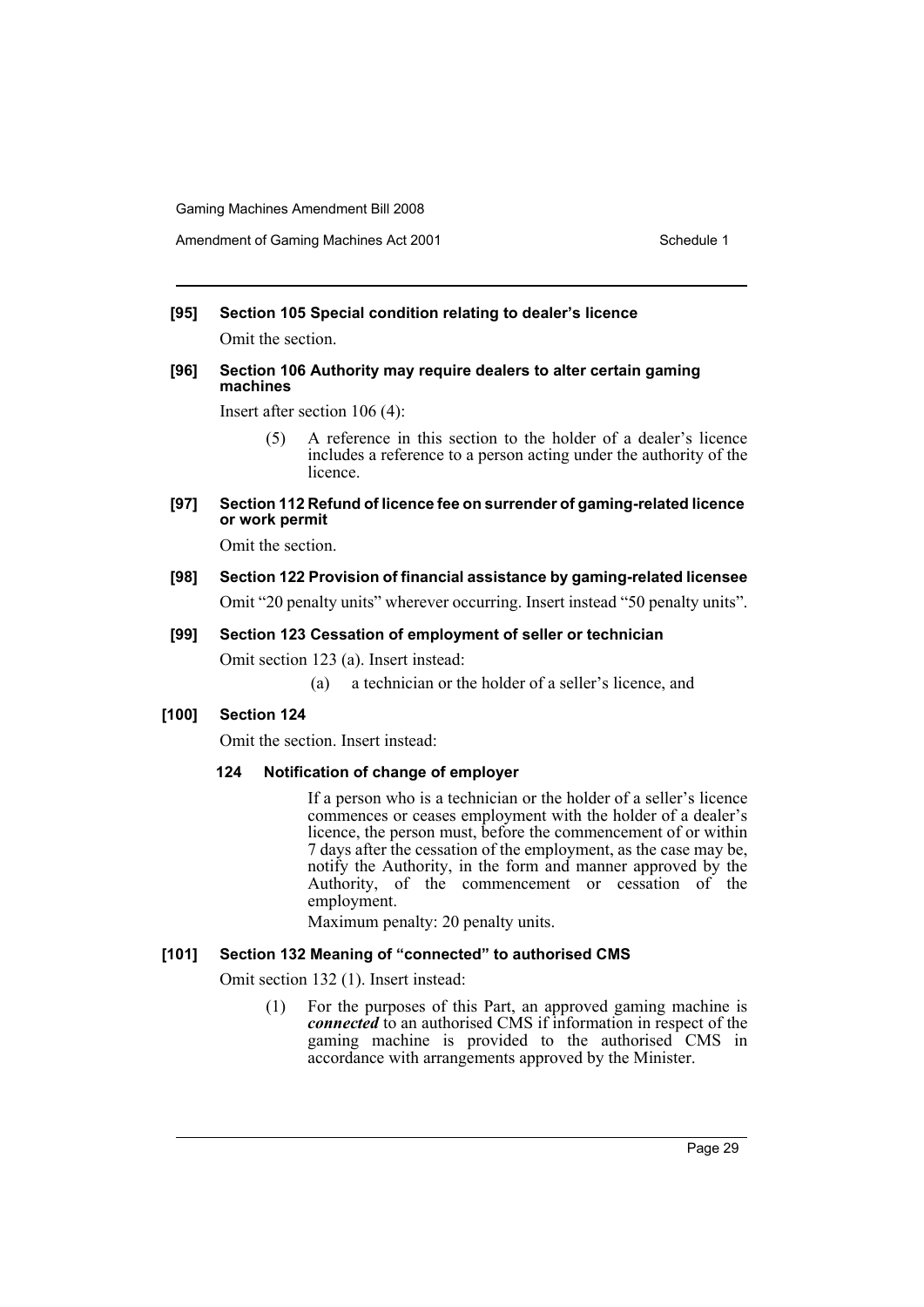Schedule 1 Amendment of Gaming Machines Act 2001

#### **[102] Section 133A Technicians required to connect gaming machines to authorised CMS**

Omit section 133A (5).

### **[103] Section 156A**

Insert after section 156:

### **156A Stand alone play on gaming machines that are part of linked gaming system**

(1) A participating hotelier or participating club must not permit an approved gaming machine that is part of an authorised linked gaming system to be used for the purposes of gambling during any period that the linked gaming system is not in operation in the hotel or club premises concerned.

Maximum penalty: 100 penalty units.

- (2) Subsection (1) does not apply:
	- (a) in such circumstances as may be approved by the Minister, and
	- (b) if the gaming machine is operated in accordance with that approval.
- (3) If an approved gaming machine that is part of an authorised linked gaming system ceases to operate as part of the system for any period (whether or not the system itself is in operation), the participating hotelier or participating club concerned must not permit the approved gaming machine to be used for the purposes of gambling during that period.

Maximum penalty: 100 penalty units.

### **[104] Section 158A**

Insert after section 158:

### **158A Technicians required to reconnect to authorised linked gaming system**

If a technician carries out any work on an authorised linked gaming system in a hotel or on the premises of a registered club, the technician must, after completing that work, ensure:

- (a) that all components of the system are properly connected to the linked gaming system, and
- (b) that the linked gaming system and its components are operating properly.

Maximum penalty: 100 penalty units.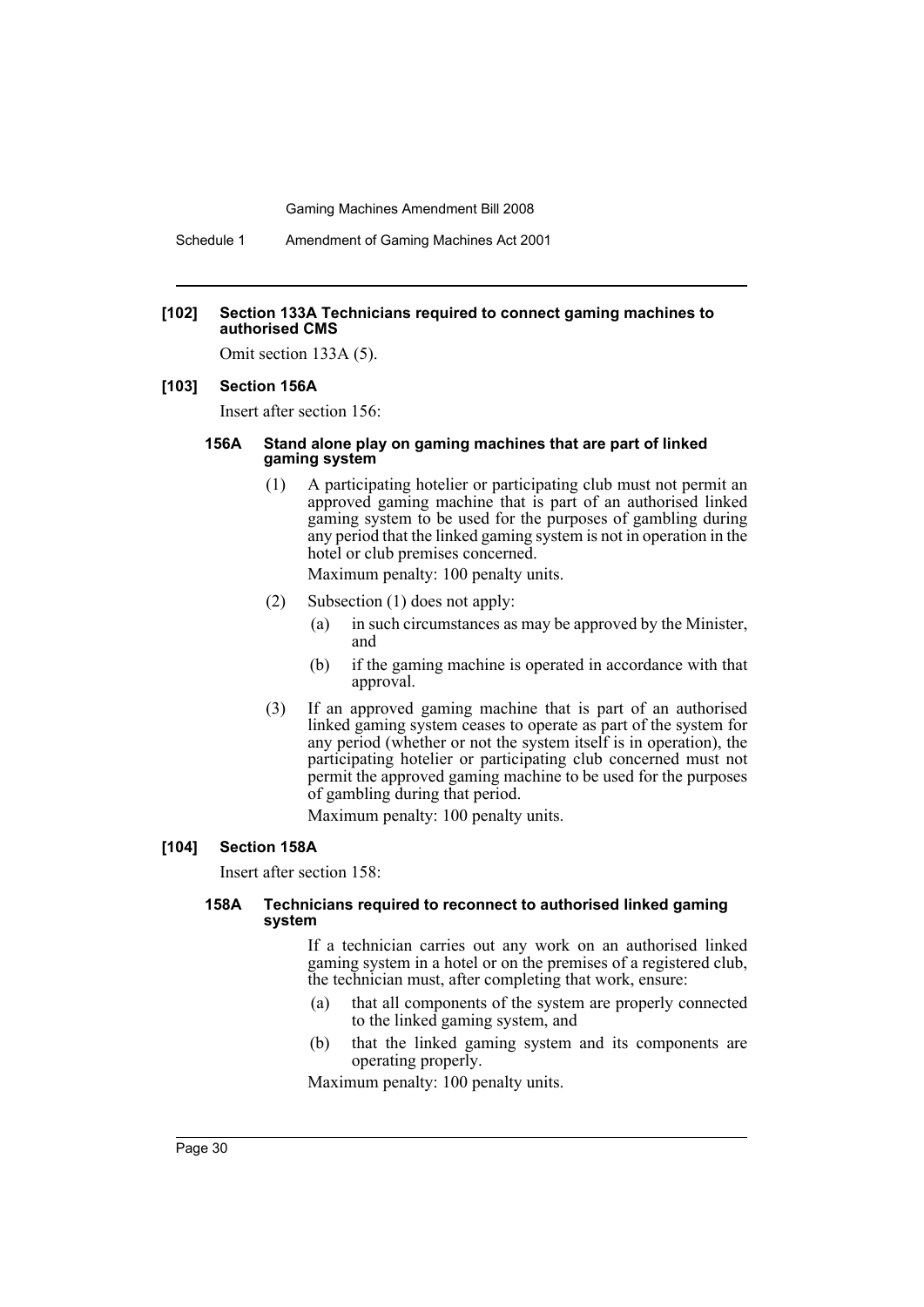Amendment of Gaming Machines Act 2001 Schedule 1

### **[105] Section 194 Evidentiary provisions**

Insert after section 194 (1) (c):

- (c1) that a specified hotelier or registered club has or has not entered into arrangements under section 46 for problem gambling counselling services to be made available for patrons of the hotel or club concerned,
- (c2) that a specified hotelier or registered club has or has not entered into an arrangement under section 49 for the establishment and conduct of self-exclusion schemes in the hotel or on the premises of the club,

### **[106] Section 194 (1) (e1)**

Insert after section 194 (1) (e):

(e1) that a specified person is or is not a CMS licensee,

### **[107] Section 194 (1) (k)**

Insert after section 194 (1) (j):

(k) that a specified form is or is not a form approved by the Authority.

### **[108] Section 204A**

Insert after section 204:

#### **204A Community Development Fund**

- (1) There is established a fund, to be called the Community Development Fund, that is to be administered by the Department of the Arts, Sport and Recreation.
- (2) The Community Development Fund is to consist of any money required to be paid into the Fund by or under this or any other Act.
- (3) Money held in the Community Development Fund may be applied:
	- (a) for such community benefits as the Director-General considers appropriate, or
	- (b) for such other purposes as may be authorised or permitted by or under this or any other Act.
- (4) The Community Development Fund established under this section is a continuation of the fund established under section 15B (as in force immediately before the repeal of that section by the *Gaming Machines Amendment Act 2008*).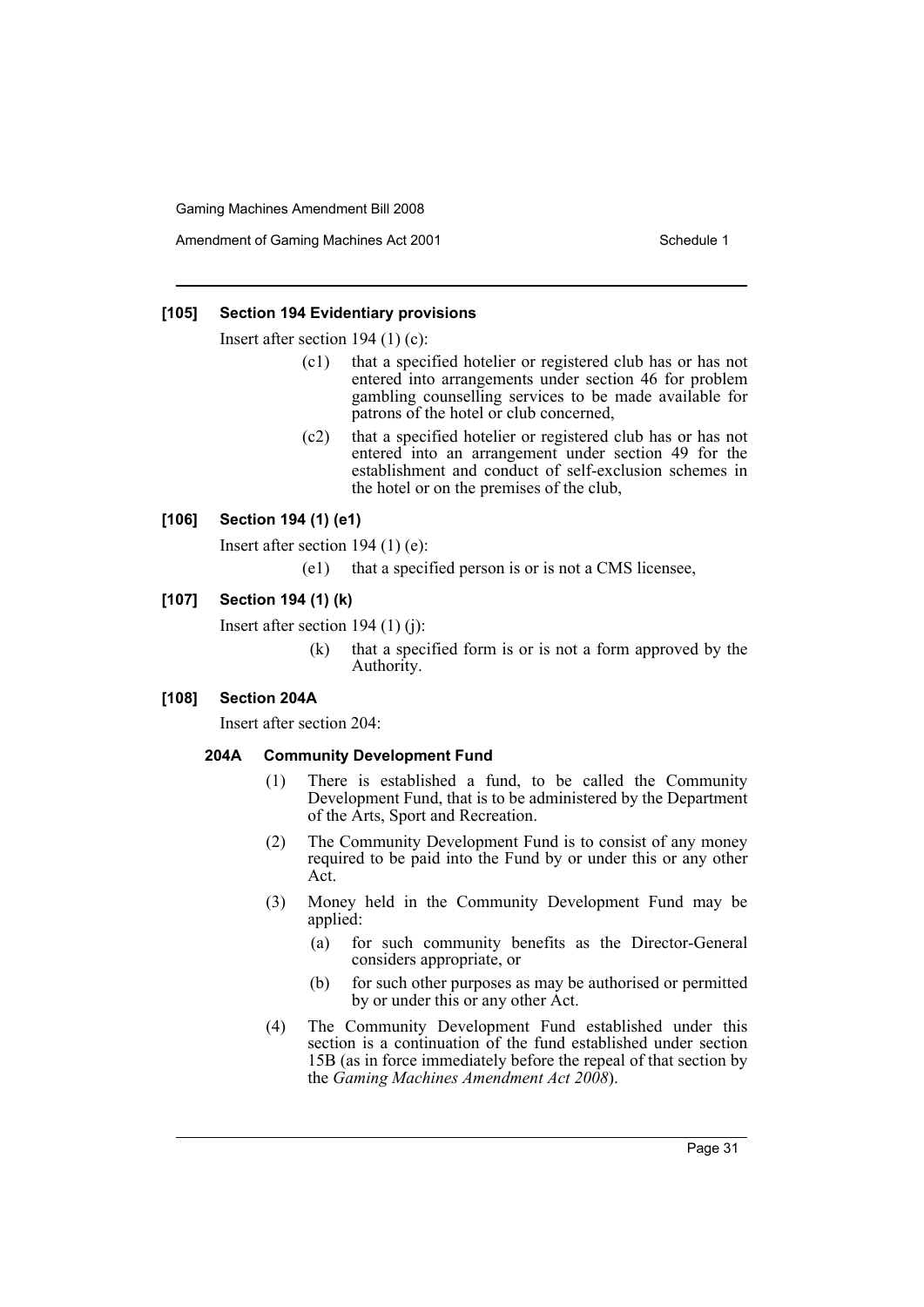Schedule 1 Amendment of Gaming Machines Act 2001

### **[109] Section 205 Additional functions of Authority**

Omit section 205 (1). Insert instead:

- (1) The Minister may, after consultation with the Authority, give directions and furnish guidelines to the Authority as to how the Authority is to exercise its functions in relation to the following:
	- (a) hardship gaming machines,
	- (b) classifying local government areas for the purposes of Division 1 of Part 4,
	- (c) approving local impact assessments under Division 1 of Part 4,
	- (d) determining whether an area of land is a new development area for the purposes of section 37A,
	- (e) declaring poker machines or devices as approved gaming machines under Division 2 of Part 5.

#### **[110] Section 206 Secrecy**

Insert after section 206 (5) (c):

- (c1) the NSW Police Force or the police force of another State or a Territory,
- (c2) the Australian Federal Police,

### **[111] Section 210 Regulations**

Insert after section 210  $(2)$   $(g)$ :

(g1) the operation of temporary self-exclusion schemes for the patrons of hotels and clubs,

#### **[112] Section 210 (2) (x)**

Insert after section 210 (2) (w):

(x) any matter relating to the operation of an authorised linked gaming system,

### **[113] Section 210 (2) (y)**

Omit "(as referred to in section 15B)".

### **[114] Section 210 (2) (z)**

Insert after section 210 (2) (y):

(z) the allocation, transfer and forfeiture of poker machine entitlements.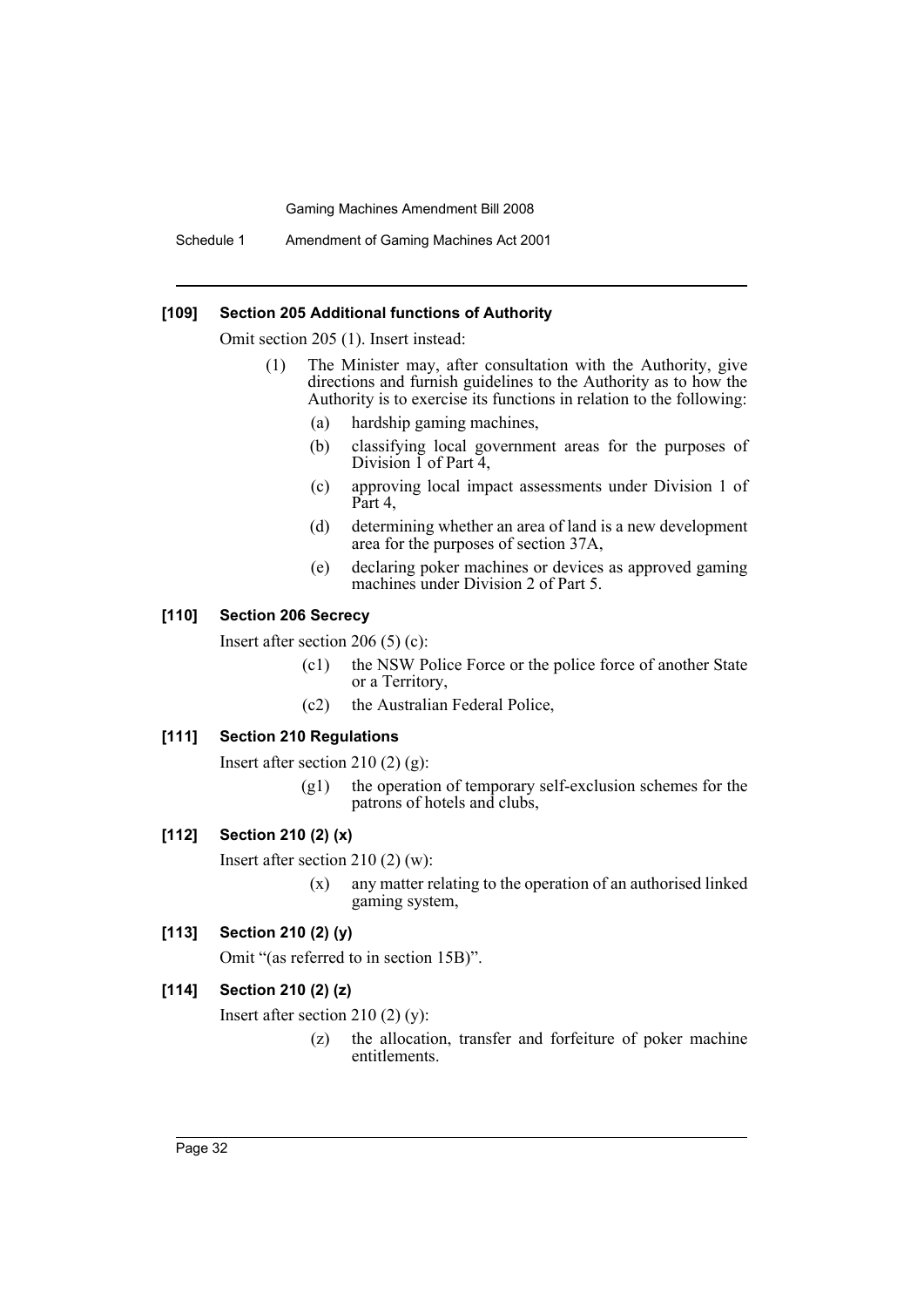Amendment of Gaming Machines Act 2001 Schedule 1

### **[115] Schedule 1 Savings, transitional and other provisions**

Insert at the end of clause 1 (1):

*Gaming Machines Amendment Act 2008*

### **[116] Schedule 1, Part 11**

Insert after Part 10:

### **Part 11 Provisions consequent on enactment of Gaming Machines Amendment Act 2008**

### **43 Definition**

In this Part:

*amending Act* means the *Gaming Machines Amendment Act 2008*.

#### **44 Special provisions relating to entitlements retained by clubs under former section 15B**

(1) In this clause:

*retained entitlement* means a poker machine entitlement retained by a registered club in accordance with section 15B (as in force before its repeal by the amending Act).

- (2) If a registered club:
	- (a) forfeited poker machine entitlements in accordance with section 15B (4) (d) (as in force before its repeal by the amending Act), and
	- (b) subsequently transfers, in accordance with Division 2 of Part 3 of this Act, any of its retained entitlements,

each of those forfeited entitlements is, for the purposes of the subsequent transfer of the retained entitlements, taken to be one of the entitlements that the club is required to forfeit to the Authority because of section 20 (3) (b).

- (3) Accordingly, the registered club is exempt from the operation of section  $20(3)$  (b) to the extent that the club is not required to forfeit poker machine entitlements from a transfer block under that section if those entitlements are, because of subclause (2), already taken to have been forfeited under this clause.
- (4) A registered club may, in accordance with Division 1 of Part 4 of this Act (as inserted by the amending Act), apply to the Authority to increase the gaming machine threshold for the premises of the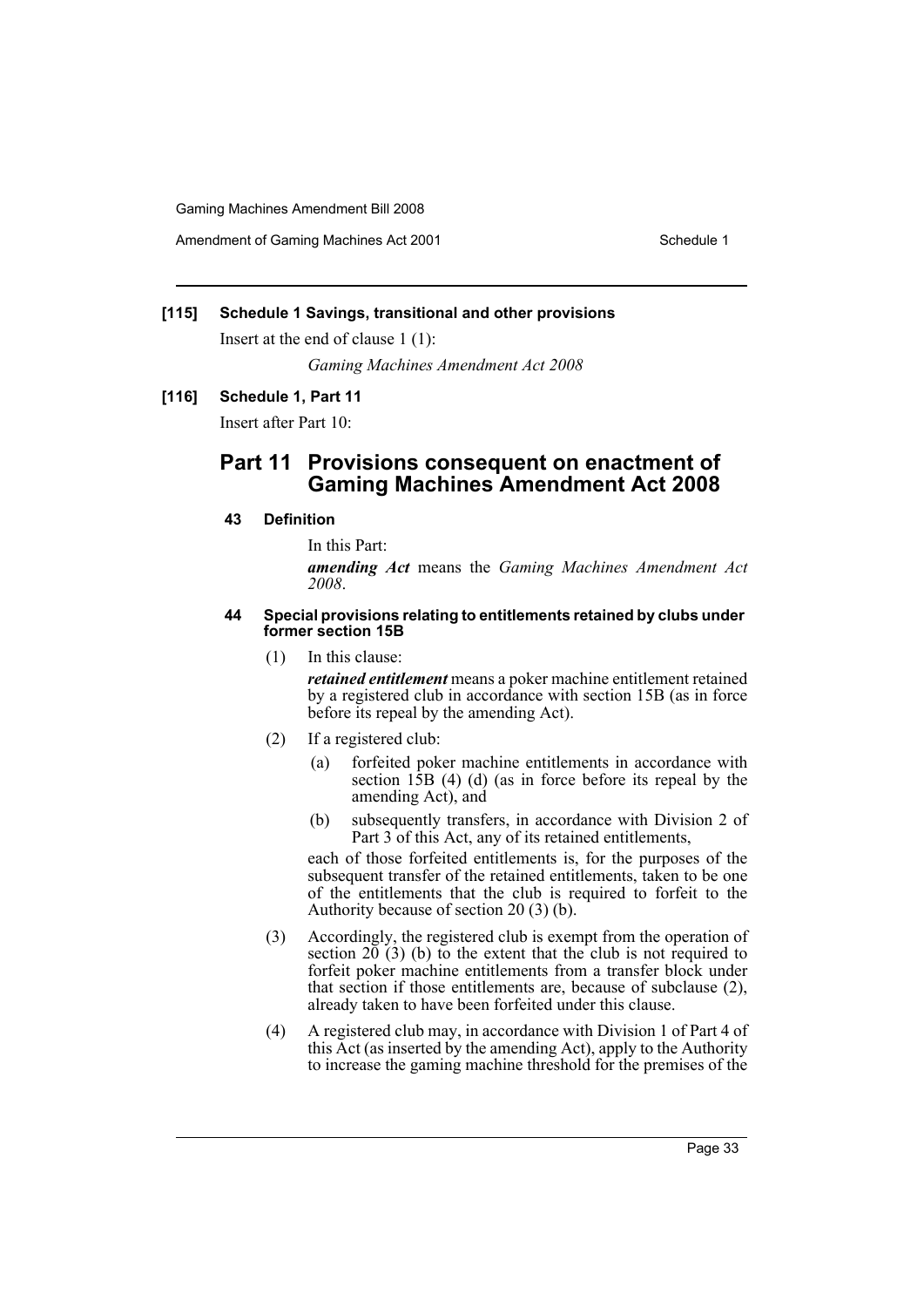Schedule 1 Amendment of Gaming Machines Act 2001

club by a number that corresponds to all or any of the number of retained entitlements held by the club.

- (5) If the Authority approves the threshold increase application, the Authority is to convert the relevant number of retained entitlements into poker machine entitlements that are allocated in respect of the club's premises and that are transferrable by the club under Division 2 of Part 3 of this Act.
- (6) In converting any such retained entitlements into tradeable poker machine entitlements, one out of every 6 of the converted entitlements must be forfeited to the Authority.

### **45 Existing SIA thresholds and pending SIA applications**

- (1) The SIA threshold for a venue immediately before the relevant date is, as at that date, taken to be the gaming machine threshold for the venue.
- (2) Except as provided by subclause (3), the amendments made by the amending Act do not affect the operation of any SIA that was approved before the relevant date and had effect immediately before that date.
- (3) If, before the relevant date, the SIA threshold for a venue was not decreased as a result of the transfer of poker machine entitlements from the venue in accordance with Division 2 of Part 3, the Authority is, on the second anniversary of the relevant date, to decrease the gaming machine threshold for the venue by a number that is equal to so much of the unused portion of the venue's SIA threshold as was not decreased as the result of the transfer.
- (4) Any SIA that was provided to the Board or the Authority in accordance with this Act before the relevant date, but not determined by that date, is to be assessed by the Authority, and otherwise be dealt with, as if it were a local impact assessment accompanying a gaming machine threshold application under Division 1 of Part 4 (as inserted by the amending Act).
- (5) This clause is subject to the regulations.
- (6) In this clause: *relevant date* means the date on which this clause commences. *SIA* means a social impact assessment provided under Division 1 of Part 4 (as in force before its repeal by the amending Act). **SIA threshold** has the meaning given to it under section 4 (1) before the repeal of that definition by the amending Act.